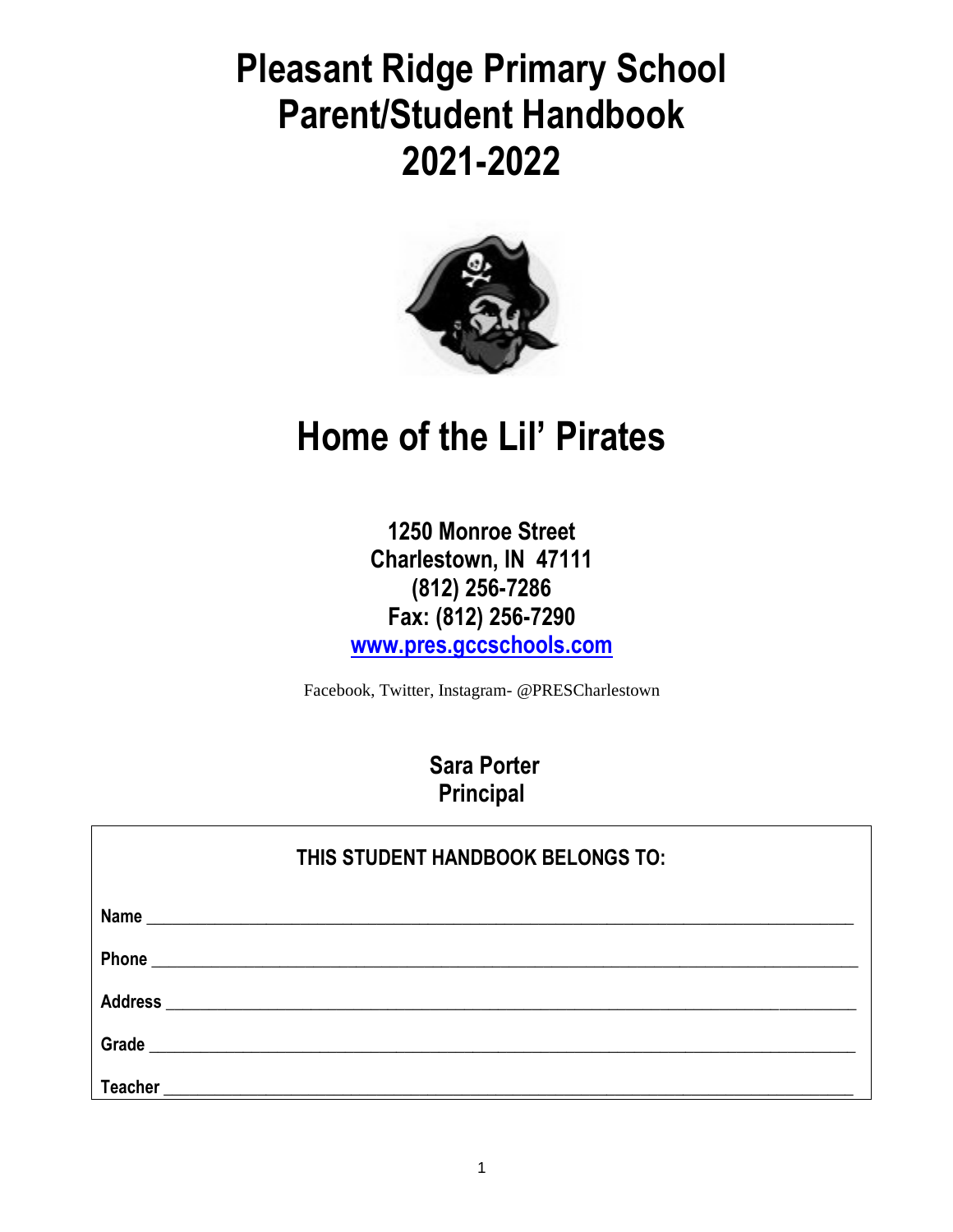# **Principal's Message**

**Dear Pleasant Ridge Families:**

**Welcome to the start of another exciting school year. We at Pleasant Ridge look forward to working with you and your child(ren) this year. Our main goals at Pleasant Ridge are for our students to make academic growth and develop positive habits for life. We will accomplish this by setting high expectations in the areas of reading, writing, and mathematics. Science and Social studies will be incorporated into those areas in order to ensure well rounded students.**

**These goals cannot be reached without your help. Please take a few moments to read over the handbook information. Many of the questions you may have about our procedures and policies will be answered here. If you have questions, please contact your child's teacher or the office.** 

**This is going to be an awesome year. Thank you in advance for your hard work and effort. Together we can do great things for children.**

**Sincerely,**

**Sara Porter Principal**

**In the event there is a discrepancy between languages contained in this student handbook and GCCS Policies of Indiana Law, as amended, relating to students' rights and responsibilities, the state law and/or GCCS policy language controls.**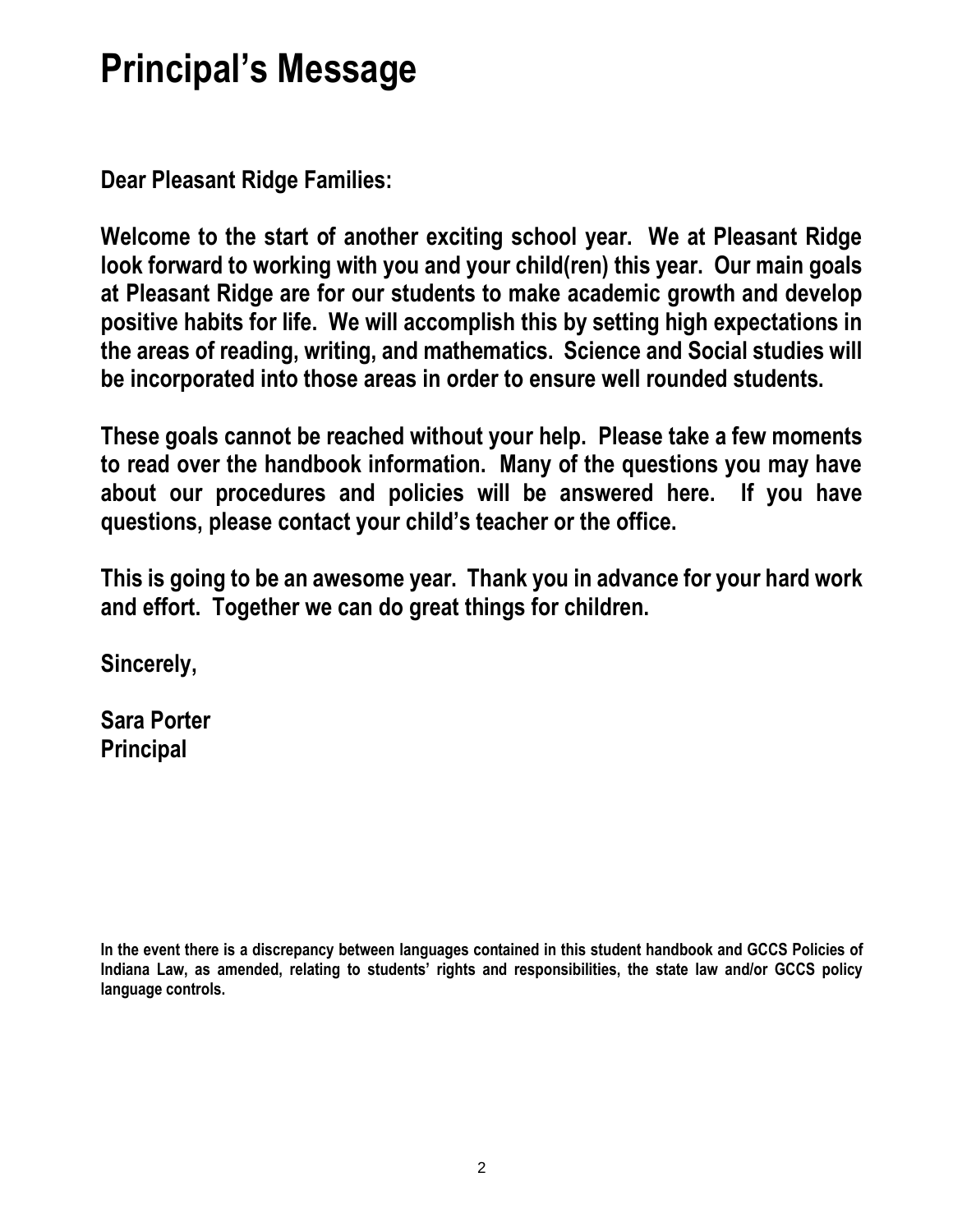# ARRIVAL / DISMISSAL INFORMATION

The school day begins at 9:00 and ends at 3:35 p.m. The safety of all our children is our top priority.

**Arrival:** Students are not to arrive before 8:35 a.m. Car riders are to enter the building through door number 24 before 8:55. For your child's safety, children are to remain inside your vehicle until school staff signals for the students to enter the school building.

**Dismissal:** At 3:25 p.m., all car riders must be picked up promptly between 3:25 p.m. and 3:40 p.m. each afternoon. Car rider numbers must be visible to staff. Students are not allowed to be picked up in the office between 3:15 p.m. and 3:40 p.m. Students that reside in Creekside Apartments will be dismissed from Door 5 beginning at 3:30 p.m. Vehicles are not allowed in this area. Parent/Guardian will be required to show picture ID if using door 5. A parent/guardian should be there to meet the child. Bus riders will be dismissed at 3:35 p.m.

**After School Program:** Communities in Schools operates a before and after school program for students who need childcare before or after school. St. Michael's Daycare in Charlestown provides transportation to and from school.

# ATTENDANCE

**Good attendance is essential for your child's success in school** and it is the legal responsibility of the parent/guardian to see that attendance is regular. Please refer to GCCS Board Policy.

Students are expected to be present in the classroom by 8:55 a.m. in order to prepare for the beginning of classes. A warning bell/signal is made at 8:55 a.m. and the tardy signal is made at 9:00 a.m. The school day begins at 9:00 a.m.

**Absence Call-ins**: All communication regarding the reason for absences/tardies must be communicated through the school office. Parents may also contact the teacher regarding absences/tardies; however, it is imperative the main contact be the school office. A phone call from a parent or guardian to the school office prior to 10:00 a.m. is required for any absences, tardiness, or schedule changes. A voice mail message may be left on the general mailbox 24 hours per day by calling 812-256-7286. If the office has not received a phone call from a parent/guardian regarding the reason for a student's absence or tardy by 10:00 a.m. an automated phone call will be made to determine why the child is not at school. The message will read as follows:

#### *Hello, this is a message from the attendance office at Pleasant Ridge Elementary, calling to inform you that your student (name) was absent from school at 10:00 today. Please contact the attendance office of your student's school at 812-256-7286 to clear the absence, or send a signed note upon returning to school. If you have already contacted the school office you can disregard this message. If you would like to replay this message, please press the star key. Thank you.*

We appreciate your support and cooperation to work as partners in your child's educational programming. We know attendance has a significant impact on overall student success. Please contact the school office if you have any questions about this process.

**Written Excuses**: If the office does not receive a call from the parent by 10:00 a.m., the absence may require a statement from a licensed medical professional or agency. Written excuses are required for tardiness and absences and should be sent to school with your child upon his/her return if you did not call to report the absence. Any unexcused absence may be changed to excused with a statement.

**Excused Absences**: Children are expected to attend school each and every day. Pleasant Ridge Elementary School recognizes excused student absences for the following reasons, when such an absence is verified by parent, guardian, physician, or other responsible agency: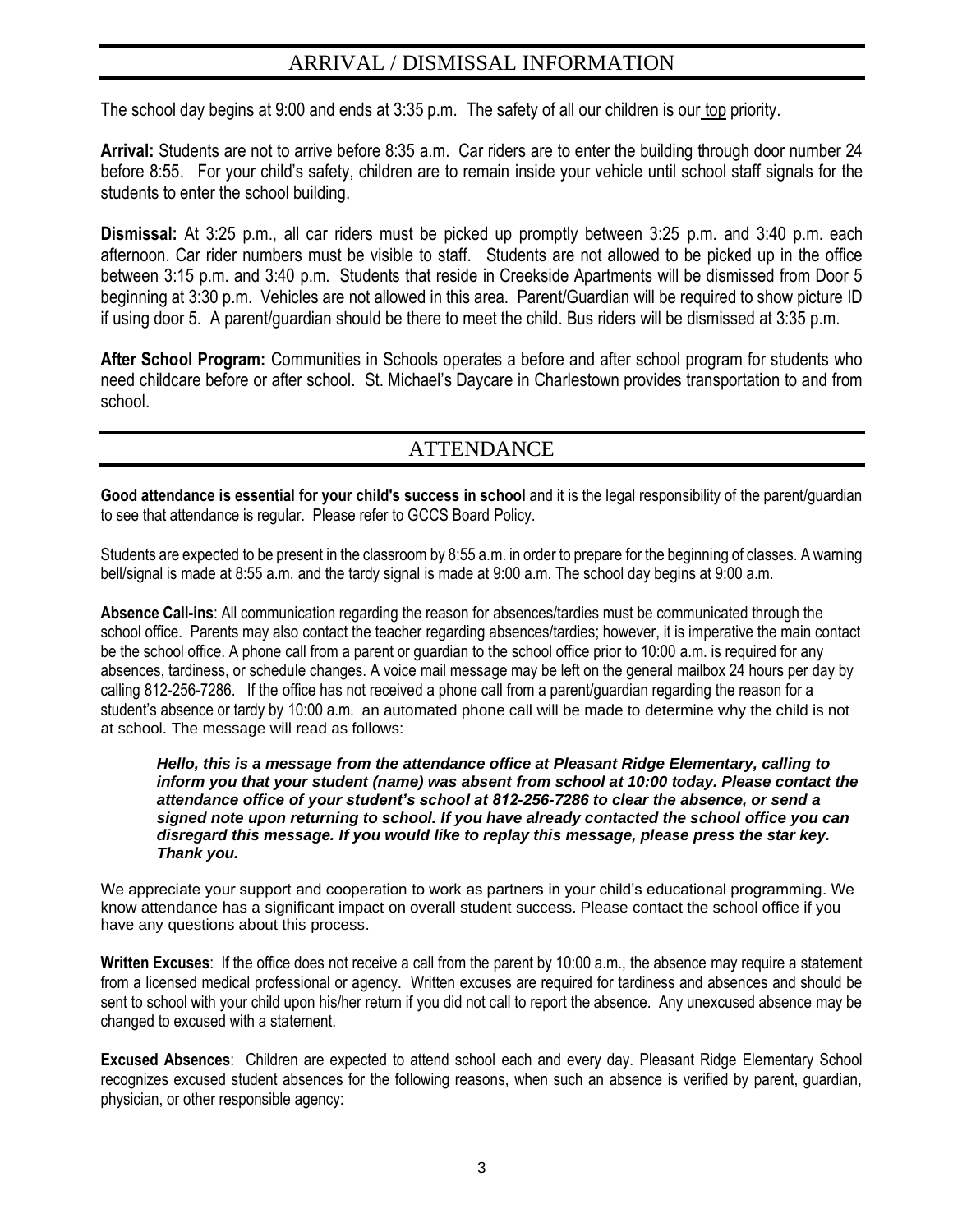- Personal illness that involves fever, vomiting, diarrhea, accidents, injuries, or other illnesses that is communicated to the school by parent or guardian in writing or by phone (no more than 5 occurrences). Medical or dental appointments with documentation that cannot be scheduled outside the school day.
- Death of immediate family member or other relative.
- Religious observances. Advance notification of the principal or his designee by parent/guardian and a church official is required for approval.
- Other highly extenuating circumstances that will be determined by the principal in advance of the absence.
- Service as a page in the Indiana General Assembly.

**Tardies**: Any student arriving after 9:00 a.m., or leaving before 3:25 p.m. for any reason will be counted tardy. If a child is tardy, he/she must get a pass from the office before going to class. ALL children arriving after 9:00 a.m. should be brought to the office and signed in by whoever brings the child to school to receive a tardy pass. A student will not be permitted to enter the classroom without a tardy pass from the office. Time-on-task is very important. All students should be prepared and at school by 9:00 a.m. and remain at school until dismissal at 3:25 p.m. A staff member will be happy to escort any student to their classroom if necessary. It is imperative classrooms are not interrupted once the instructional day has begun.

**Sick at School**: Generally, your child will be sent home if he/she shows any of the following: elevated temperature (100.0+), respiratory symptoms, vomiting, pain in chest or stomach, fainting, injury, any condition meriting doctor review - pink eye, unexplained rash or redness, pediculosis (head lice)/bed bug infestation, diarrhea, etc. Students should be fever-free for 24 hours prior to returning to school for the safety of all students.

**Sick at Home**: Due to COVID-19 concerns, please follow these CDC guidelines to promote healthy habits and protect your family: If your child is sick with any illness, keep them at home and contact your healthcare provider. Talk with teachers about classroom assignments and activities they can do from home to keep up with their schoolwork. Avoid close contact with people who are sick. Cover your cough or sneeze with a tissue, then throw the tissue in the trash. Wash hands often with soap and water for at least 20 seconds, especially after going to the bathroom; before eating; and after blowing your nose, coughing, or sneezing. If soap and water are not readily available, use a hand sanitizer that contains at least 60% alcohol.

**Homework**: Arrangements should be made for homework so that your child will not fall far behind in classroom work.

**Emergency Contacts**: The home, cell and work phone numbers of parents and emergency contacts must be kept up-todate in PowerSchool. Please contact the office if any of these change during the school year.

#### **Attendance Policy may be adjusted due to COVID-19.**

**Required Attendance Rate**: In an effort to meet the expectations of our College and Career Readiness Certificate students must maintain a ninety-five percent (95%) attendance rate. Students who fail to meet these criteria are subject to the procedures outlined below under absences and tardies.

**Excessive Absences and Tardies:** School personnel will make reasonable attempts to notify parents when an absence has not been verified within the allotted time; however, the law is clear, it is the parent's responsibility to notify the school of student absences.

- When a student has been absent (unexcused) a total of five (5) days in a school year, the principal or his/her designee, as a matter of concern, shall contact the parent.
- When a student has been absent (unexcused) a total of fifteen (15) days in a school year, the principal or his/her designee will send the first legal notice.
- When a student has been absent (unexcused) a total of twenty-five (25) days in a school year, the principal or his/her designee will send the second legal notice, the Administrator completes a "Truancy Affidavit," and will refer student to truancy advocate.

The attendance person and school nurse will maintain close communication on all health issues regarding students. When a student attains ten (10) or more absences for illness, with or without a doctor's statement, the school nurse will be consulted to determine if a more thorough explanation of the student's chronic illness pattern is needed from the physician. Specific details will be provided to you by your child's school. If your child is well, he/she should be in school, and if he/she is ill, he/she should be at home.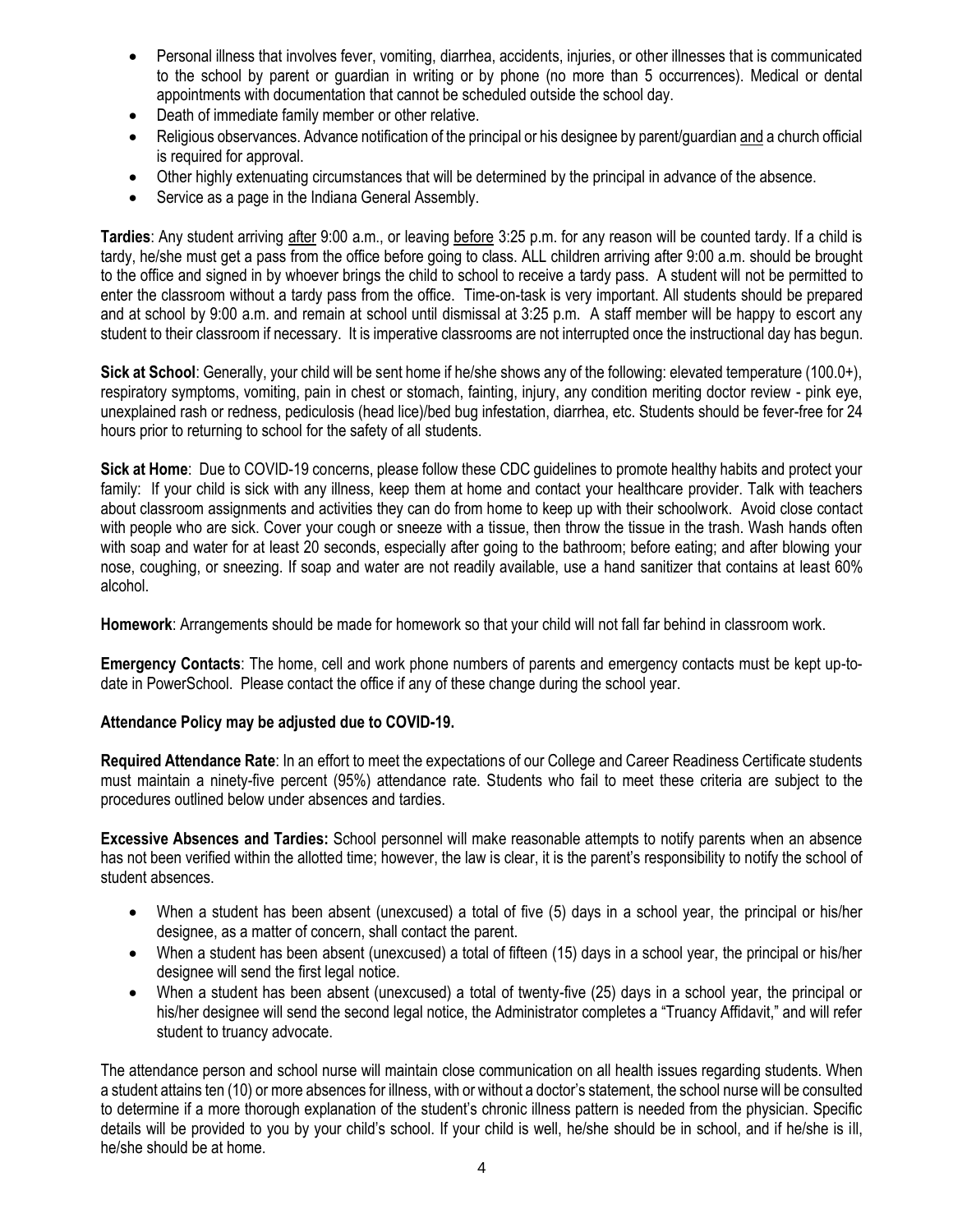# BEHAVIOR / PRIDE PROGRAM

We believe that all students can be taught the importance and use of self-regulation skills that positively impact behavioral choices at school. The behavior expected of the students at Pleasant Ridge Elementary School is a combination of common courtesy, respect for others and safety considerations. Student misconduct hampers both learning and safety. Unacceptable behavior disrupts the classroom and distracts from learning opportunities. Behavior policies are outlined in the GCCS Student Rights and Responsibilities Handbook (included in this handbook).

The mission of Greater Clark County Schools is to assure that every student leaving school will do so with a postsecondary plan for further education in college, the military or on the job. In order to meet that goal students must have academic skills, but they also require those soft skills or process skills that assure that the student will be successful in his/her education but also in the workplace and life.

The PRIDE Program will allow schools to address common expectations (Persistence, Respect, Initiative, Dependability, and Efficiency) and teach social emotional learning skills. Teaching those expectations and measuring student performance will lead to strong employability skills and provide the data to determine each student's college and career readiness. Schools will incorporate PRIDE into their building level plan and matrices. Students will be recognized with a Work Ethics Certificate for mastery of CCR/PBIS/Work Ethic at grade 12.

# BEHAVIOR AT SPECIAL EVENTS

Students and parents represent Pleasant Ridge Primary School when they are at school-sponsored events. Just as high academic standards are expected at Pleasant Ridge, so are high behavior standards*.* At sporting/special events there is no booing, foul language, stomping of feet, or disputing the calls of the referee/persons of authority. Each student is there to improve his/her own performance and to learn from playing the game or participation in the activity.

- We do not hiss, boo, stomp, or use other degrading mannerisms at any time.
- We cheer strongly for our team, but we do not distract the other team from doing their best.
- We remember that anybody can win graciously, but it takes a real true sportsman to lose gracefully.
- We do our best to stay in our seats and cheer our team.
- We always make our guests welcome.
- Once a child comes to an event, he/she is to stay in the gym/building.
- Unsupervised or disruptive students or adults can be asked to leave if behavior dictates.

# BIRTHDAYS

Students will be recognized on the daily announcements and will receive a birthday pencil from the office to acknowledge their special day. We realize this is important to our children.

Due to student health needs such as diabetes and food allergies, as well as being in compliance with the GCCS Wellness Policy, cookies, cupcakes and other sweets are **NOT ALLOWED** to be brought in for birthday celebration purposes. You may bring in any type of healthy food such as fruit, low fat muffins, cheese or vegetable items or trinkets/birthday goody bags for each student in the class to recognize the special day. Any student birthday celebration/recognition must be approved, in advance, by the teacher.

Please refrain from having flowers, balloons, etc. delivered to school. Birthday invitations are not allowed to be distributed at school.

# BOX TOPS FOR EDUCATION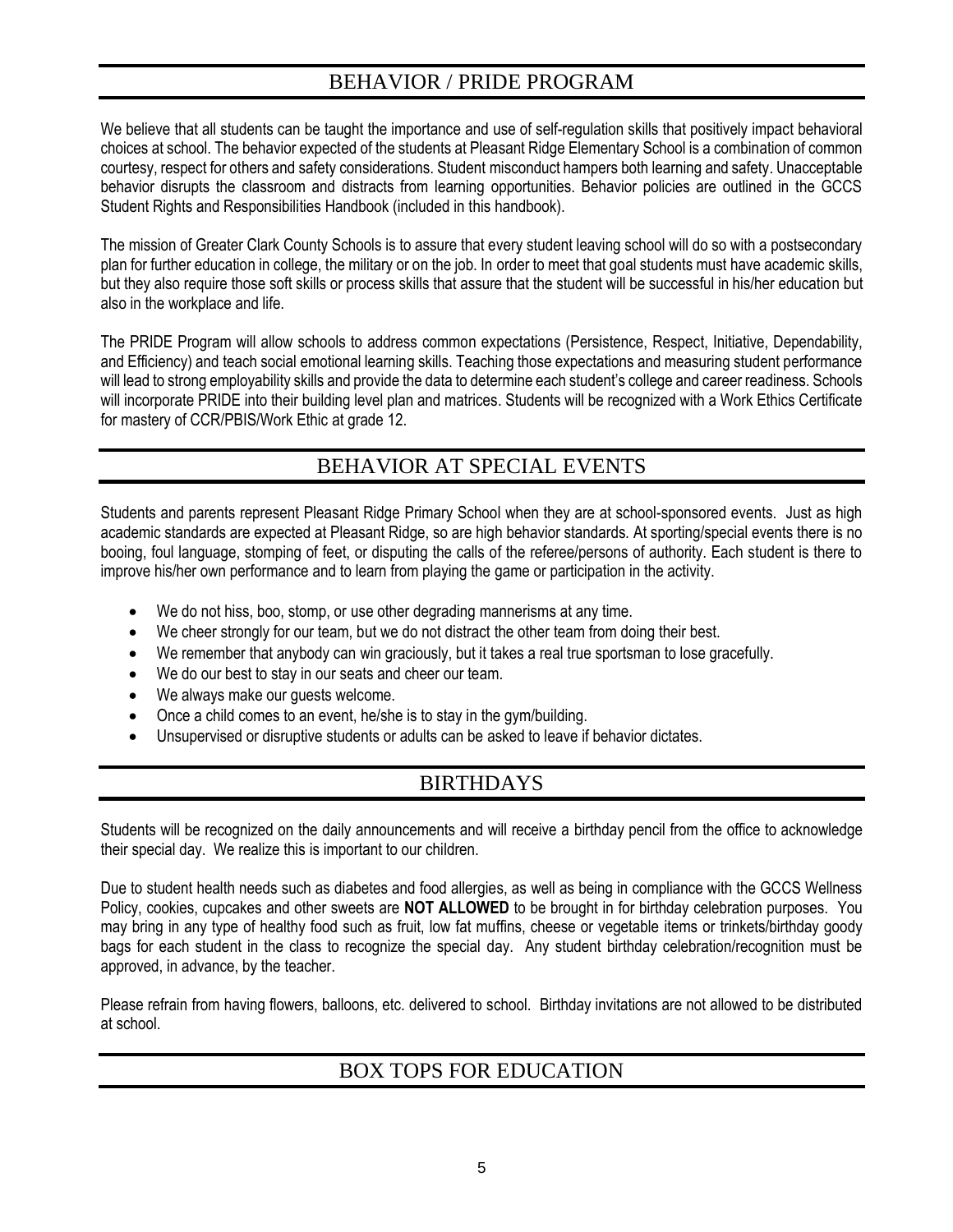Each school year we have a "Box Tops Battle". The class that sends in the most Box Tops will be celebrated multiple times during the school year. Please make sure the Box Tops are not expired and send them to school in a baggie with your child's name.

# BULLYING / HARASSMENT / HAZING / DISCRIMINATION POLICIES

It is the policy of Greater Clark County Schools to maintain a learning environment that is free from bullying, harassment, including sexual harassment, hazing and discrimination. Please refer to GCCS Board Policies #2266, #5136, #5516, #5117 and #5517.01. It shall be a violation of GCCS policy and the rules set forth by the GCCS Student Rights and Responsibilities Handbook for any student to bully, harass, haze or discriminate against another student through conduct or communications, including of a sexual nature. Sexual harassment shall consist of unwelcome sexual advances, requests for sexual favors and other inappropriate verbal or physical conduct of a sexual nature when made by any student to another student or employee. Bullying is overt, unwanted, repeated acts or gestures, including verbal or written communications or images transmitted in any manner (including digitally or electronically and through the use of cellular telephone or other wireless, cellular communication device); physical acts committed, aggression, or any other behaviors committed by a student or groups of students against another student with the intent to harass, ridicule, humiliate, intimidate or harm the other student and create for the targeted student an objectively hostile school environment that: places the targeted student in reasonable fear of harm to the targeted student's person or property; has a substantially detrimental effect on the targeted student's physical or mental health; has the effect of substantially interfering with the targeted student's academic performance; or has the effect of substantially interfering with the targeted student's ability to participate in or benefit from the services, activities, and privileges provided by the school. Hazing is performing any act or coercing another, including the victim, to perform any act of initiation into any class, group, or organization that causes or creates a risk of causing mental, emotional, or physical harm. Permission, consent, or assumption of risk by an individual subjected to hazing shall not lessen the prohibitions contained in this policy. The Board will vigorously enforce its prohibition against unlawful harassment that is based on race, color, national origin, sex (including transgender status, sexual orientation and/or gender identity), religion, disability, military status, ancestry, or genetic information, which are classes protected by Federal and/or State civil rights laws. Any student who believes he/she has been or is currently the victim or is aware of a situation involving bullying, harassment, discrimination, or hazing should immediately report the situation to the school principal, assistant principal, the Superintendent, or other adult. Complaints can be made either verbally or in writing. All complaints about bullying, harassing, hazing or discriminating behavior shall be promptly investigated.

Pleasant Ridge Elementary School is committed to providing a safe, positive, productive, and nurturing environment for all its students. Bullying, harassing, hazing or discriminating behavior towards a student whether by other students, staff, or third parties is strictly prohibited and will not be tolerated.

# CAFETERIA: BREAKFAST AND LUNCH FEES

The Greater Clark County School Corporation serves nutritious meals each day. Pricing is subject to change based on USDA requirements.

Please refer to the district and school website for the most up-to-date information regarding lunch prices.

**Student Accounts**: Parents are encouraged to make an initial deposit into their child's/children's account at the beginning of the year. It is the parents' responsibility to make sure that the account stays current. Students may, of course, choose to bring their lunch from home. Due to the Greater Clark County Schools Wellness Policy, food from any restaurant (fast food or sit down) and soft drinks are prohibited in the school cafetorium.

The Cafeteria Manager will send home a notice to inform you that a negative balance remains in your account and that additional money needs to be sent in to the cafeteria. Lunches must be paid for in advance, not arrears. Once a "Negative Balance" notice is sent home with the student, absolutely no extra items will be allowed to be purchased until the account is no longer in arrears. If you have questions about your child's meal account, please contact the school cafeteria manager Sondra Stricker at 812-256-7286, ext. 226.

**Money Sent to School**: Lunch money can be sent in with your child or dropped off by parents, and can be sent in for the day, week, or in any amount you wish. Breakfast/lunch deposits for the entire week will be handled on Monday as students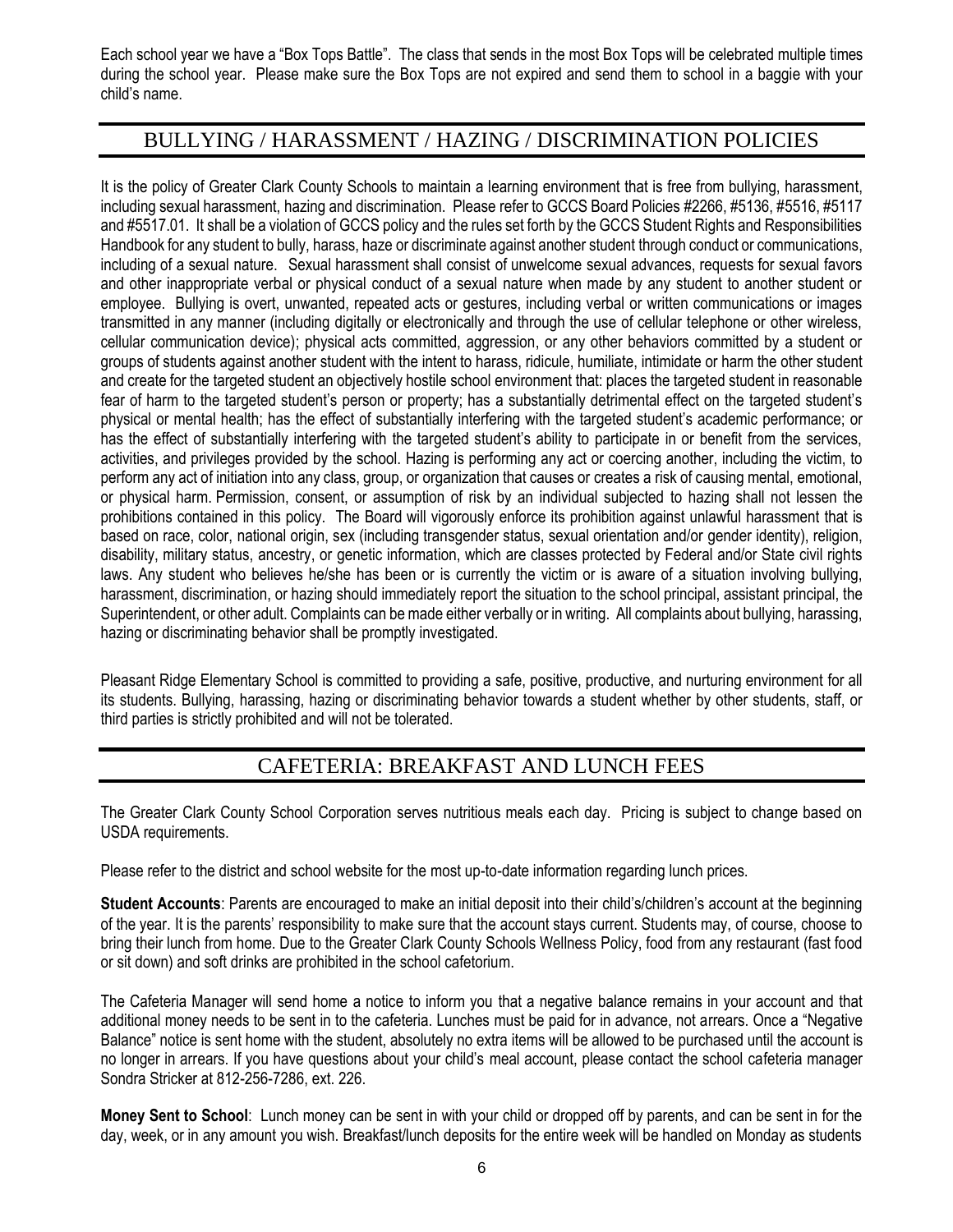arrive. (Students absent on Monday may deposit money upon their return.) Students who wish to purchase a daily lunch may do so by depositing money in their account first thing in the morning. Extra milk may be purchased for 55 cents. Please remember to send lunch money in a sealed envelope clearly labeled with his/her name, grade level, and the amount of money enclosed.

**Online Payment System**: Greater Clark County Schools' parents have the ability to register for MySchoolBucks.com, an online food service payment system that offers parents a convenient payment method to pay cafeteria expenses with a debit or credit card. You can access MySchoolBucks.com through the corporation's student management system PowerSchool (Parent Portal) or by visiting the corporation's website. The system allows a parent to monitor the account balance as well as meals purchased by your child.

**Two Hour Delays**: Breakfast is not served on a two-hour delay day.

**Lunch Guest Protocol:** Due to continued COVID-19 and space restrictions, we cannot accommodate lunch visits.

**Free & Reduced Meal Program**: Greater Clark County Schools also offers an online application for the Free and Reduced Price Meals Program for families that meet income guidelines. This program offers parents a convenient method of providing nutritionally balanced meals at the lowest possible price. The online application is simple, secure, and confidential and you have the ability to apply for all your children at the same time. Parents have the ability to apply at any point throughout the school year and may also reapply if your financial situation changes. You can apply online via the corporation's website.

**School Board Policy**: "It is the responsibility of a student's parents to provide meals either by supplying food from home, by paying the school lunch programs so that the school may supply a meal, or by applying for meal assistance through the free and reduced meal programs." The GCCS Food and Nutrition Department is not required by State or Federal Law to provide a meal at no charge to students.

The Board of School Trustees and Greater Clark County Schools recognize that uncontrollable family circumstances occur occasionally that result in student meal accounts running out of funds. In order to address these circumstances, a procedure has been developed to allow elementary students to charge a limited number of meals. Elementary students may charge up to \$20.00, at that time, an elementary student will be offered an alternative meal for lunch and/or breakfast at cost. Please refer to School Board Policy, "School Meals Charging Policy".

# CANCELLATION OF SCHOOL / DELAYED OPENING

The superintendent of schools is the final authority on the closing of school due to inclement weather or other emergencies. Announcement of school closings or delays will be made as early as possible. **PLEASE DO NOT CALL THE SCHOOL** since telephone lines must be kept open. If no report is heard on radio or TV, it can be assumed that school will be in session.

#### **Forms of Communication:**

- Inclement weather information will be sent home to parents before the inclement weather season begins.
- A weather hotline is available by calling the Greater Clark County Schools Administrative Offices. The number is 812-288-4802, option 1.
- Local radio and TV stations will be notified of closings/delays.
- The district's status will also be posted on the website and social media sites.
- A School Messenger notification will be sent regarding a delay or closing of school during inclement weather by 6:00 a.m. In the event that school is delayed and weather conditions deteriorate, an announcement to close schools will be made by 7:30 a.m.

**Two Hour Delay**: When schools are on a two-hour delay, students may not be dropped off before 10:40 a.m.

# CAR RIDERS

Car rider numbers are assigned each year. Please make sure your number is displayed for staff to see. If a number is not displayed, then you must come inside and present ID. These students will not be released until the car rider line is finished.

# CELL PHONES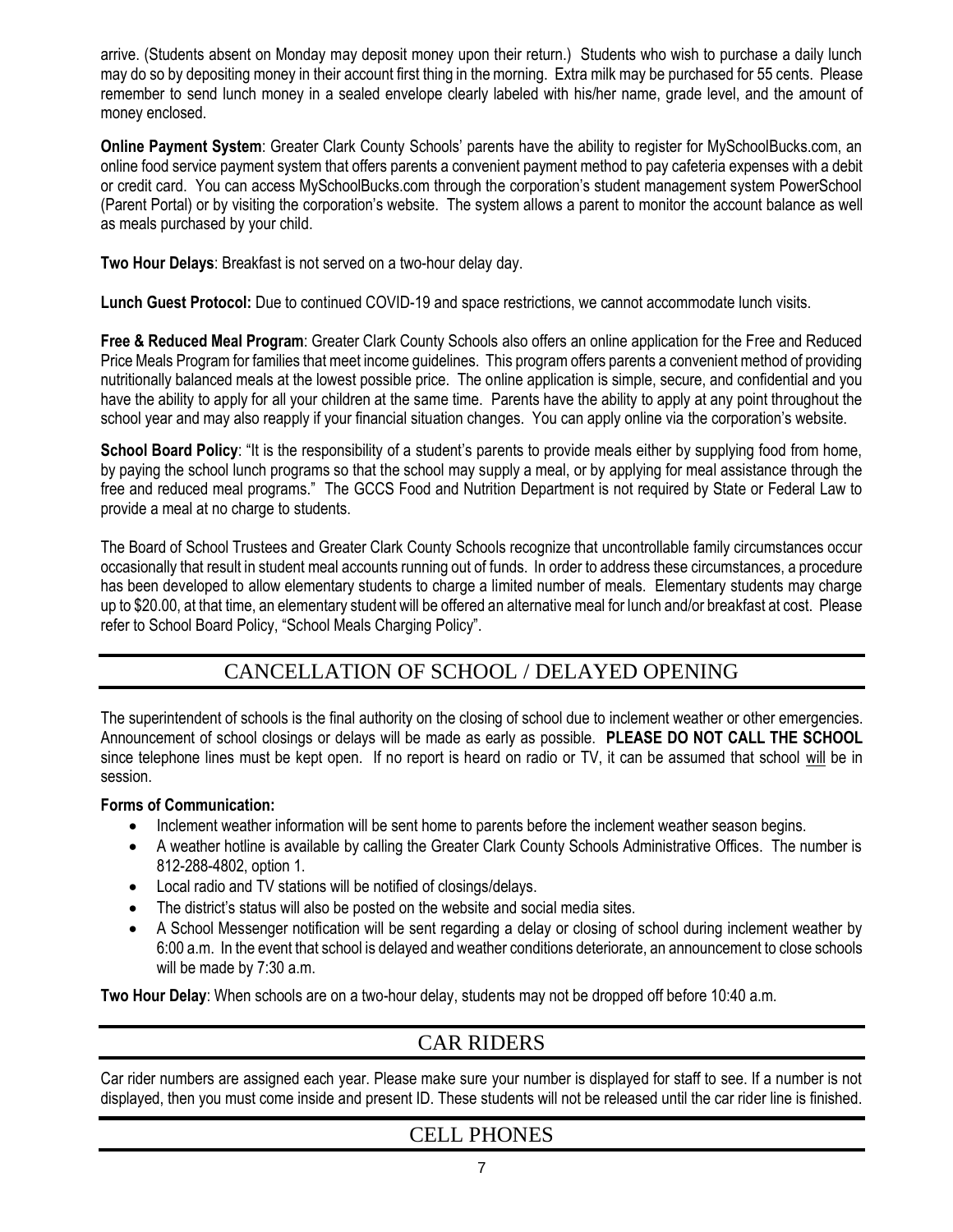Students may bring their cell phones to school but cannot have them out. Cell phones should be turned off and kept in their backpacks. Cell phones will be permitted for emergency use only. If a student has his/her cell phone out while in school, it will be confiscated by an adult staff member. The cell phone will not be released back to the student. A parent/guardian will be called to pick the cell phone up in the school office. The school or its staff is not responsible for lost, damaged or stolen cell phones. Failure to comply with these rules may result in disciplinary action

# CHANNEL OF COMMUNICATION

If clarification or discussion of school matters is desired, teachers and parents should feel free to use the proper channels to communicate this need. Parents who have questions or concerns regarding matters of discipline, class work, or policies are expected to contact their child's teacher. This can be arranged by appointment through the school office and or request via email. If the matter in question is not satisfactorily resolved after using this means of communication, the parents are requested to contact the principal to arrange a conference with the teacher, parent(s), and principal.

> Telephone 812-256-7286 Fax: 812-256-7290 Email[: sporter@gccschools.com](mailto:sporter@gccschools.com)

Pleasant Ridge Primary School is here to serve you and your child. It is vital that we all communicate with each other on a mutual basis. You may reach the principal directly by calling 812-256-7286, ext. 222. If the principal is not available, you will reach his/her voice mail system. Calls are returned promptly. Please do not ask the office staff to connect you to the classroom during the instructional day. Teachers check voicemail frequently and will return your call at their earliest convenience.

**Phone Messages**: All school time should be devoted to instructional purposes. No one may interrupt classes, nor may teachers or students be called from their classrooms, except for urgent reasons, and then only with the permission of the principal. Any important messages will be delivered to a student or teacher through the office personnel. Parents are welcome to contact teachers by calling the school office and leaving a message requesting that the teacher contact them.

**Staff Email**: Each of the Pleasant Ridge Elementary School staff members has email on their classroom computers. Staff e-mail addresses can be found on our school webpage. Please go to [https://pres.gccschools.com](https://pres.gccschools.com/) click on the "about tab" to find staff contact information. If you would like to send an email, follow the simple address function. Normally staff member email addresses use the first initial of the staff's first name, last name and the @gccschools.com. Occasionally, it will be necessary for a staff member's middle initial to be included if there are multiple GCCS employees with the same first initial and last name. If you are unsure of the email address, please contact the school office. We would encourage you to use email if it all possible since our staff uses this as our primary means of communication. Example: [sjones@gccschools.com](mailto:sjones@gccschools.com) = Sally Jones, Teacher

# **CONFERENCES**

The best progress for your child demands a close line of communication and understanding between the parent and the teacher. This can be realized best through individual parent-teacher conferences that may be initiated by either parent or teacher. Teachers and staff are always available for conferences when children are not present in the classroom. Please schedule conferences in advance by communicating with the teacher. There is one Parent Teacher Conference Day designated by the District. You may schedule an appointment during this time to discuss your child's classroom performance with the classroom teacher.

# CURRICULUM

Academic subjects taught at Pleasant Ridge Primary School conform to the standards set by the State of Indiana/Department of Public Instruction. All students in grades PreK-2 receive instruction in language arts/reading, mathematics, social studies/citizenship, science, and health. Computer instruction and visits to the media center provide additional depth to the overall curriculum. Students in Grade PreK-2 also receive instruction in art, music and physical education. All teachers will be utilizing various techniques including brain-based learning, differentiated instruction, and cooperative learning that will promote student engagement and higher order thinking skills in their classrooms to ensure student success. Various forms of assessment will be utilized to drive the instruction to maximize student achievement. Pleasant Ridge Elementary School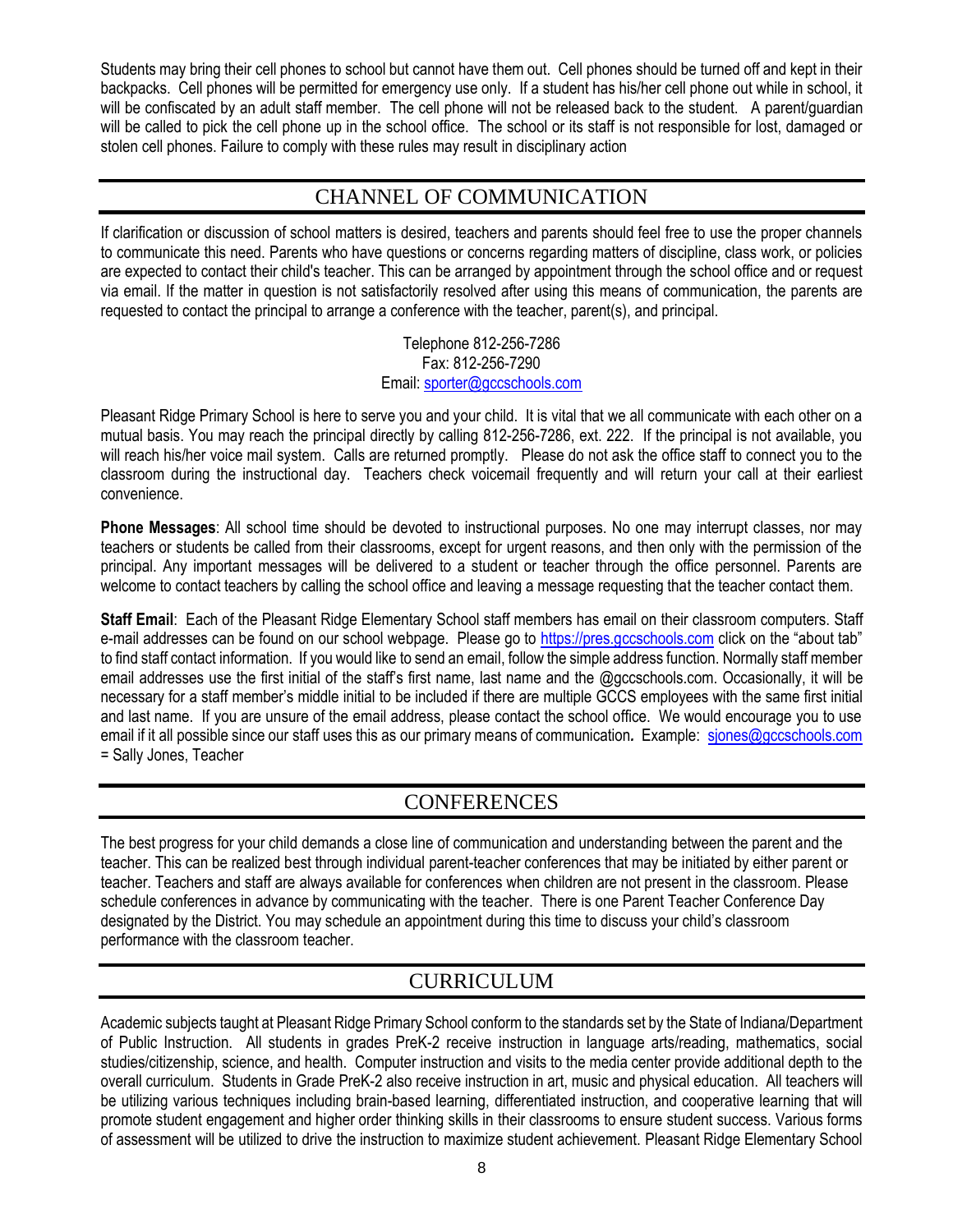teachers will provide a 120 minute balanced literacy block to connect the areas of reading and writing. Through a highly diversified curriculum, the Pleasant Ridge Primary School staff seeks to challenge and meet the needs of all students beyond his/her potential.

# DISCIPLINE POLICY & SCHOOL RULES

We take pride in the overall behavior of Pleasant Ridge Primary School students. We realize that very few of our students will ever come to the office for disciplinary action. Pleasant Ridge provides each student with maximum opportunities to acquire an excellent education. No student has the right to interfere with another's opportunity to learn due to his/her poor manners, actions, or lack of consideration. All classroom rules and school procedures are developed with this in mind.

The entire staff has the goal of establishing an atmosphere of respect throughout the school in which children will be safe, secure, happy, and in addition, have a maximum opportunity to learn. In an effort to accomplish this goal, we have developed a school-wide positive behavior intervention support plan known as PRIDE. The plan specifies rules that cover the behaviors we expect from our students. The plan also states that students who break the rules will receive negative consequences, and students who follow rules will receive positive consequences. Our school-wide expectations and rules are listed for you. Each teacher is responsible for his/her own classroom discipline and has a similar plan for classroom behavior, a copy of which will be sent to you by your child's teacher.

#### **Possible Forms of Consequence:**

- Verbal warning reprimanding the students in a respectful manner
- Written assignments of a beneficial nature that is to be signed by the parents
- Detention During lunch period or before or after school hours
- Loss of classroom privileges (e.g., incentives, field trips)
- Restorative Conferences
- Student, parent, teacher, and principal conference
- In school/out of school suspension by decision of the principal

School policy applies on the school grounds, going to and from school, on a school bus, and at events where our school is represented, such as field trips, programs, or athletic events - regardless of the place or time. In the event of student misconduct, disciplinary action will be taken.

Please read the GCCS Student's Rights & Responsibilities (included in this handbook) for information regarding disciplinary actions, suspensions and expulsions.

**Classroom:** Every teacher has a system in place to monitor behavior. Please request this from your child's teacher.

# DRESS FOR SCHOOL

Standards of dress change with the times. What is appropriate at one time or place may not be appropriate at another. In the long run, attitudes of society will determine how we dress for different occasions. The primary requirement for the appropriateness of any dress for children is cooperation of parents. If a child's clothing/hair/overall appearance is so unusual that it attracts attention or does not fit comfortably, it may at the same time distract attention from the business at hand, which is the education of the child. No rule will suffice for all occasions, so parental cooperation is a must. We believe that children should not wear any clothing that would prevent them from safely participating in all school activities. Experience indicates that there is a reasonable connection between proper dress & grooming and the successful maintenance of good discipline. We ask that our students come to school with clean bodies, hair and clothing. Girls in elementary school do not wear make-up. There is a dress code for the students in the Greater Clark County School System. You will receive a copy of it when you enroll your child. Please review it carefully. The following items are considered unacceptable anytime during the school day according to the Board of School trustees policy: Tank tops; muscle shirts; mini-length skirts and dresses; bare-back, bare-shoulder or spaghetti strap garments; bare midriff; oversized or extremely tight clothing; flip-flops or shower shoes. Hats; coats; jackets; sunglasses; gloves; book bags and back packs are acceptable to wear/bring to school but unacceptable during the school day.

\*Physical Education - Tennis shoes with a rubber sole are required for all students on P.E. days. Tennis shoes must fasten with a "traditionally" tied shoestring or Velcro.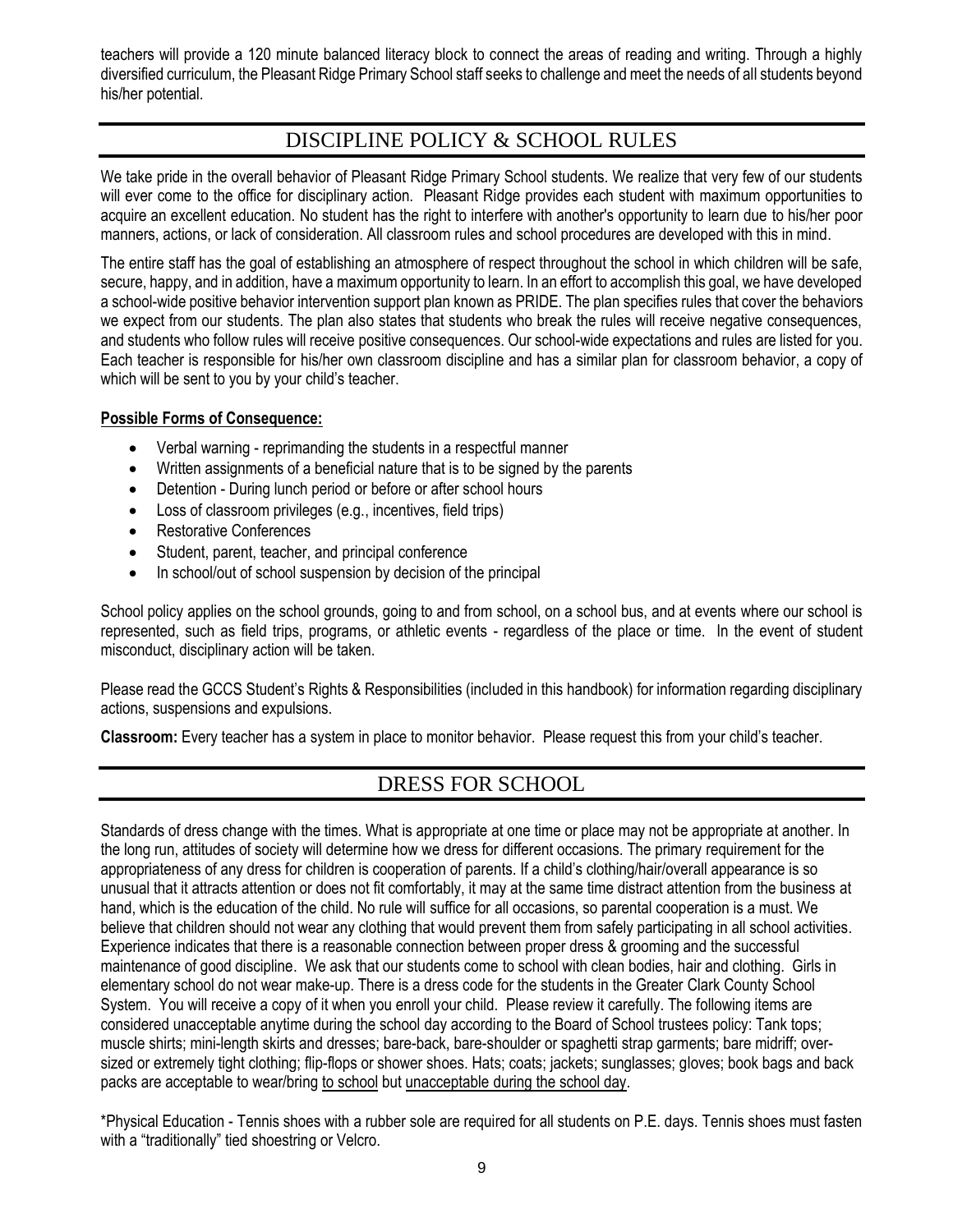# DRILLS FOR EMERGENCY PREPAREDNESS

In accordance with state laws and Pleasant Ridge Primary School's Emergency Preparedness Plan, classes at our school will discuss emergencies and will participate in periodic safety drills. The purpose of each drill is to teach the children how to respond quickly and safely in the event of an emergency. Emergency information is located in each room in the building. Evacuation procedures are also posted throughout the school.

**Fire Drills**: The purpose of the fire drill is to teach the children how to evacuate the building in a rapid, orderly, and safe manner. These are held monthly.

**Tornado Drills**: Students are taught to take shelter in a structurally sound location on the first floor of the building with no windows. Students sit on the ground and place his/her hands on their heads. Tornado drills are scheduled each semester. **Intruder/Man-made Drills:** These drills are also scheduled regularly during the year. Students and teachers "take cover" to get out of harm's way should an intruder be on school grounds or other potentially harmful situation that constitutes appropriate action to ensure safety.

These emergency drills will be done under the direction of the principal with records of these drills being kept in the principal's office. Drills are taken very seriously. Misbehavior will result in consequences. One day the drill may not be a drill, but a real emergency. We must be prepared. Any and all persons in the building must participate in the drills when they are conducted. During severe weather, we will stay tuned to the National Weather Service for up-to-the-minute reports. If severe weather occurs at dismissal time, we will hold the buses until the transportation department deems that it is safe for children to be transported home. Parents may be asked to wait until severe weather passes before transporting their child home in a car. This is a safety precaution for you and our students.

# EARLY DISMISSAL FOR APPOINTMENTS, ETC.

If it is necessary for you to pick up your child early, you must come to the office prior to 3:15 p.m. and sign the student out of school. Due to security measures, students cannot be dismissed from the office after 3:15 p.m. Student dismissed from the office prior to 3:25 p.m. will be assessed a tardy on their attendance record, and must be signed out by the person picking up the student. The tardy will be an excused tardy as long as the proper documentation is received in the office. Only the parent, legal guardian, or someone listed on the enrollment form should try to sign out a student during school hours. Any adult leaving school early with a child will be asked for personal identification. If someone not listed is picking up a child, the office staff must be notified. This to protect your child, so do not be offended. Please try to schedule doctor appointments and other visitations after school hours. We want your child to receive the best possible education, so every minute of instructional time makes a difference in his/her achievement.

#### **Important Notes**:

- Child custody and court judgments sometimes dictate that children not be released to certain individuals. The school office must have a copy of the court's ruling on file so we can honor this request.
- Children must attend school a minimum of one half day (attend a minimum of 3 hours and 15 minutes of the school day) to attend or participate in extra-curricular activities (e.g., athletic events, programs) on that day. Children sent home by the Health Office in compliance with the Indiana State Board of Health Communicable Disease Guidelines will not be allowed to participate in activities scheduled for that day.

# E-LEARNING

Greater Clark County Schools will provide students with the opportunity to educationally engage outside of the traditional school setting through the implementation of eLearning days. The use of eLearning days will enhance the district's ongoing 1:1 computer initiative by providing students with instruction during school cancellations and preplanned professional development days. The Indiana Department of Education encourages school districts to hold eLearning days as an opportunity for students to continue their lessons through technology initiatives.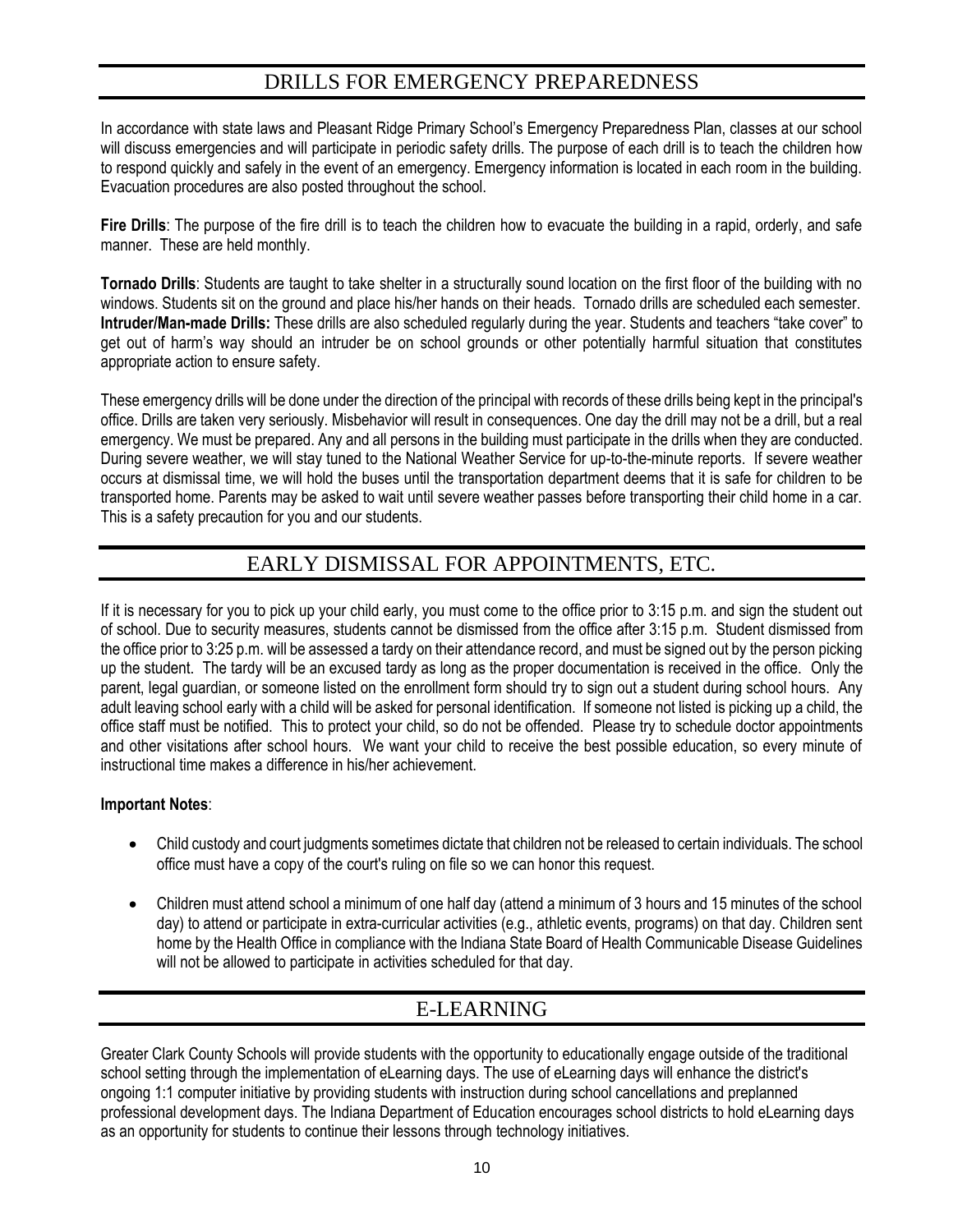ELearning utilizes electronic technologies to access curriculum outside of the traditional classroom. Greater Clark County Schools believes that continuity of instruction in the event of the loss of an instructional day, due to weather or other circumstances, is a critical component to our students' success. Therefore, our schools will provide the opportunity for students to interact with their teachers through the use of personal devices, Google Classroom, Google Meet sessions, email and other electronic digital media to ensure uninterrupted instruction.

ELearning days come in two forms: asynchronous or synchronous.

#### **Synchronous eLearning Days:**

- All assigned work and lessons will be communicated through Google Classroom.
- The lessons and assigned work will align to the district sequencing guides and students will remain on pace with their GCCS classroom.
- Students will be expected to interact with their teachers according to their school's published schedule.
- Attendance will be taken during the scheduled teacher interaction time. If students are not in attendance during the scheduled time, the student will be marked absent but still expected to complete the work.

#### **Asynchronous eLearning Days:**

- All assigned work and lessons will be communicated through Google Classroom.
- Assigned work will align to the district sequencing guides.
- Students will work at their own pace to complete the assigned work.
- All teachers will be immediately available daily from 9:00a.m. until 12:00p.m. for feedback and communication via phone, email or Google Classroom. All teachers will check messages intermittently until the end of the regular school day.
- Some teachers may still deliver face to screen instruction via Google Meet or pre-recorded video opportunities.
- Attendance will be taken via a Google Form on asynchronous eLearning days.

# ELECTRONIC DEVICES

Electronic devices may be utilized to enhance the education of children per the Greater Clark County Schools Responsible Use/Internet Safety Policy Telecommunications Services which includes a Bring Your Own Technology Device section. Violations of this policy will be handled according to the Greater Clark County Schools Student Rights and Responsibilities Handbook / Student Discipline Policy. The Student Rights and Responsibilities Handbook is located in this student planner. This policy excludes mp3 players, handheld gaming & music devices used for recreation.

#### **All students are expected to:**

- Use digital devices, networks and software in school for educational purposes and activities.
- Keep my personal information (including home/mobile phone number, mailing address, and user password) and that of others private.
- Show respect for myself and others when using technology including social media.
- Give acknowledgement to others for their ideas and work.
- Report inappropriate use of technology immediately.

# EMERGENCIES AT SCHOOL

Emergency phone numbers are an absolute necessity in case of an emergency while your child is at school.

Parents are encouraged to notify the school immediately if a phone is disconnected, or a number is changed. Parents without telephones MUST provide a number of a relative, friend or neighbor for use during an emergency. Parents will be contacted as soon as possible.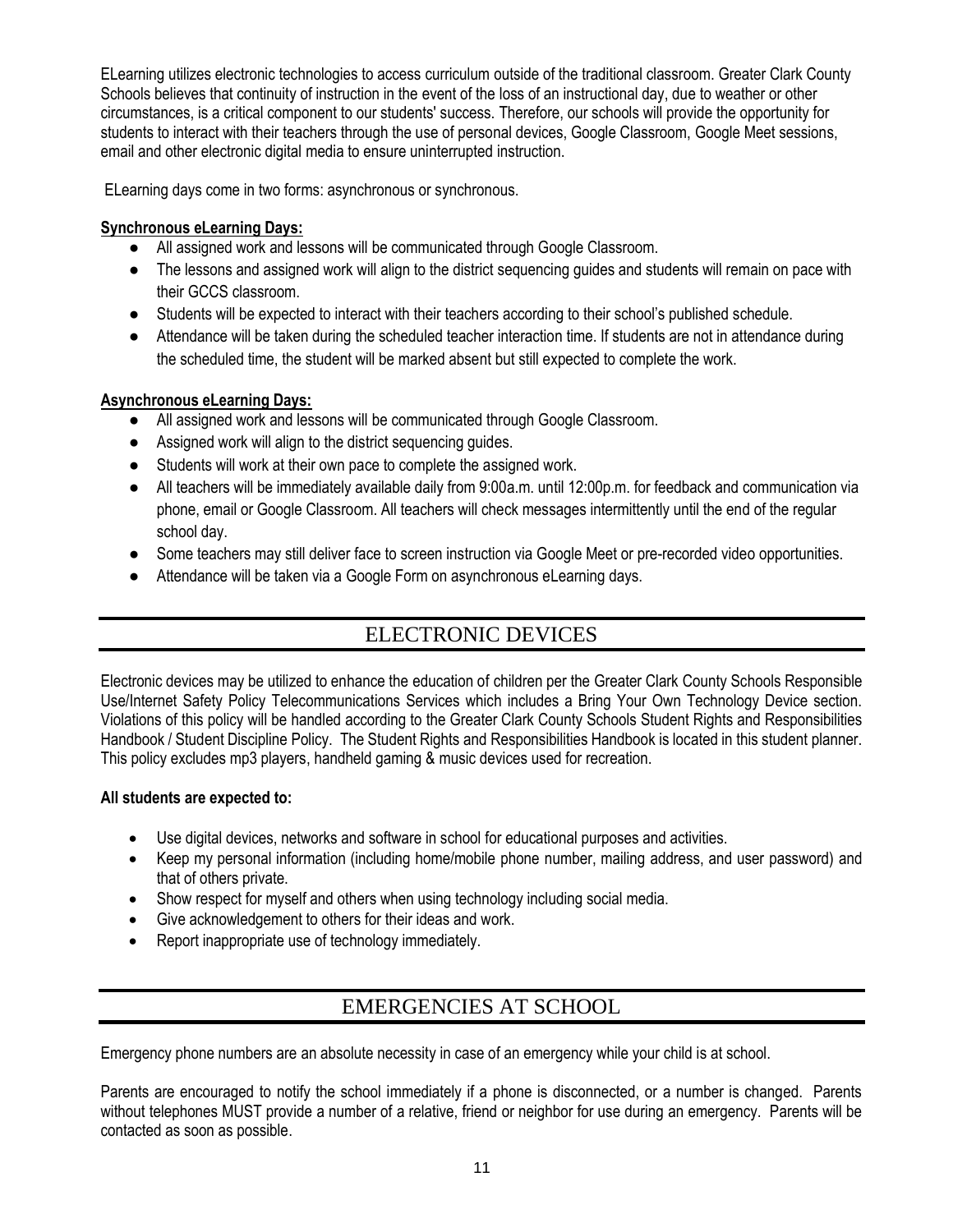In case of life threatening injury/illness, the principal (or his/her designee) may call police or EMS for assistance.

### EXTRA-CURRICULAR ACTIVITIES

Students at Pleasant Ridge Primary School may participate in various activities outside the normal school day. There is also Drama Club, Pirate Academy, Chorus, Student Council, Pride Peeps, Intramurals, and Tutoring.

**Transportation**: It is the parent's responsibility to provide transportation home for students participating in after-school activities. Students should be picked up promptly at the times indicated by the sponsor or coach.

**Academic Probation**: Students who are failing a major academic subject may be placed on probation from an extracurricular event. In some cases they may need to be dropped from one event. Coaches work closely with the classroom teachers.

**Important Note**: Children must attend school a minimum of one-half day (a minimum of 3 hours and 15 minutes of the school day) to attend or participate in extra-curricular activities (e.g., athletic events, programs) on that day. Children sent home by the Health Office will not be allowed to participate in activities scheduled for that day.

### **FACILITIES**

In accordance with the US EPA's AHERA Standard (ref. 40 CFR 763.80), all information concerning asbestos-containing materials in the schools of the Greater Clark County Schools is available for review and copying by students, staff, and parent/guardian during normal business hours.

# FIELD TRIPS

Because the safety of our students participating in field trips is our number one priority, the following protocols have been established.

**Parent Chaperones**: Greater Clark encourages parents to participate in field trips in order to assist with the supervision of the students who are making the trip. As a volunteer chaperone you will be required to have a Limited Criminal History on file at least 10 school days prior to the trip. You will be charged with the responsibility of supervising students in your child's class and your participation is vital to the success of the trip. In most cases, a child will not be assigned to the supervision of their own parent.

**Parent Transportation**: A student may be transported home by their parent upon completion of Form 6153A *"Request to Terminate Field Trip at a Location Other Than the Board Approved Site"* five days prior to the field trip and with the approval of the principal and Superintendent. If this form is not completed and approved, the student must return to school using school-related transportation. No student may ride home with another student's parent.

**Bringing Siblings**: If you wish to serve as a chaperone, you are not allowed to bring other children on the field trip. If you bring other children with you and are interested only in supervising your school-aged child during the field trip, you will not be considered a parent chaperone and your child will be not be considered a participant in his/her class trip. They will not be able to ride the bus to or from the location of the field trip and will also be counted absent from school that day.

# GRADING SYSTEM

Pleasant Ridge Primary School has four nine-week grading periods throughout the year. Progress reports are sent to parents at the mid-point of each grading period. The corporation-wide grading scale for grades 1-5 is:

| $90\% - 100\%$ | $(A+ to A-)$   |
|----------------|----------------|
| 89% - 80%      | (B+ to B-)     |
| 79% - 70%      | $(C+$ to $C-)$ |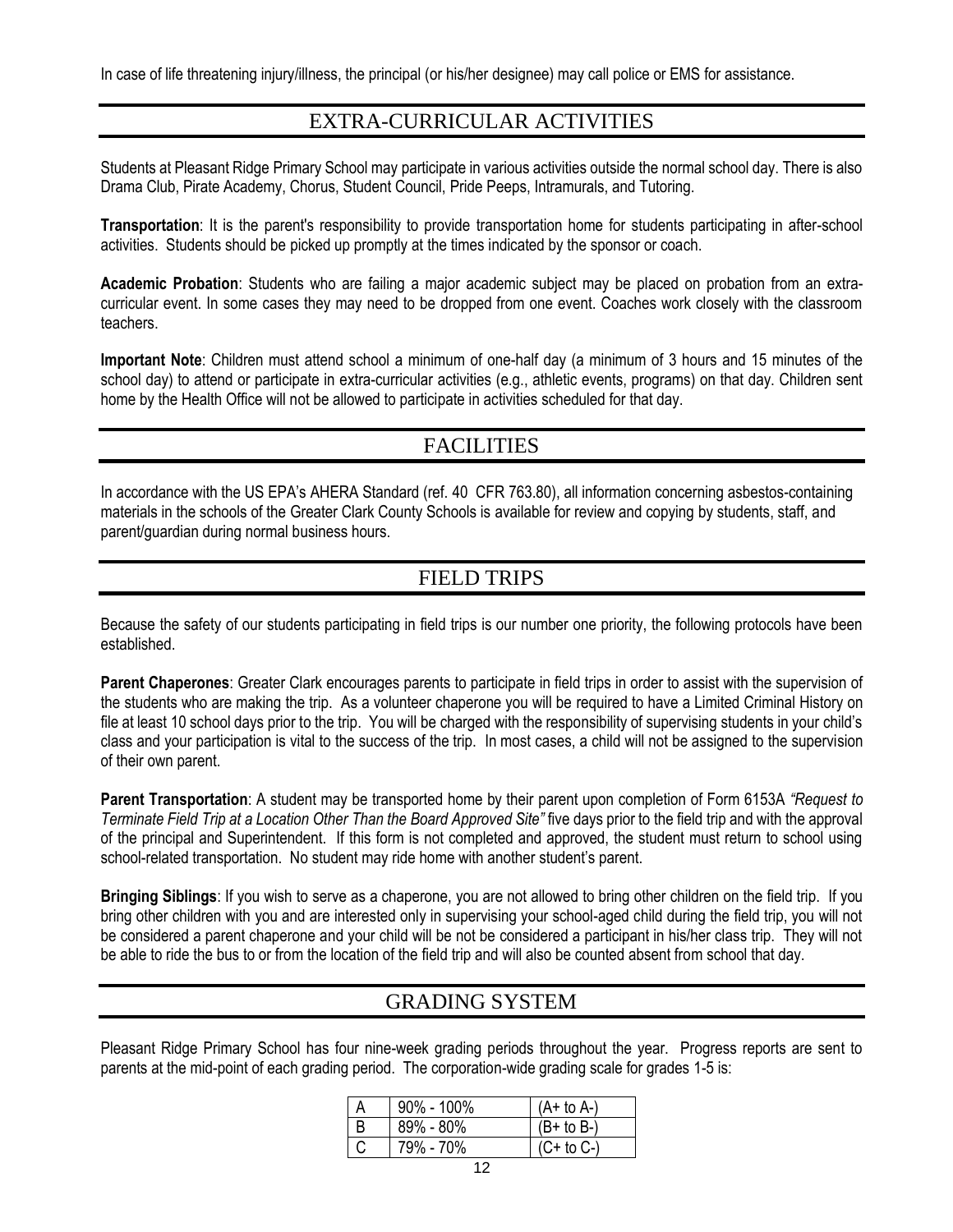|  |                  | ו_ו |
|--|------------------|-----|
|  | AND BELOW<br>59% |     |

Kindergarten students receive non-graded progress reports that show their progress in each of the skill areas that are taught throughout the year.

All Parents can access their child's grades (real time and report cards) through PowerSchool Parent Portal. Grades kindergarten through second will also receive a paper report card quarterly. Please refer to the GCCS district Grading and Assessment handbook for more specific details related to grading practices and the grading scale.

### **GUM**

Gum is not allowed, unless special permission is granted.

# HOMEWORK POLICY

The main purpose of homework is to support the mastery of Indiana Academic Standards while developing discipline that is necessary for positive study and thinking skills. Homework is a foundational skill that must be developed and is designed to be a constructive tool in the teaching - learning process. Homework is assigned on a consistent basis. Preparation for tests may be in addition to routine homework. We encourage every child to read at least 20 minutes per night as part of the homework routine. As students progress through the primary grades, the amount of work required outside the classroom increases. Please refer to the GCCS district Grading and Assessment for more specific details related to homework.

#### **The Purpose of Homework:**

- To help students develop independent work-study habits.
- To reinforce learning that has taken place at school.
- To bring the home and school closer together.
- To aid parents in observing their child's progress.

#### **Parents are Encouraged to:**

- Provide their child with a suitable place and quiet time to complete required work.
- Show a positive interest in homework and all other schoolwork.
- Serve as consultants about problems, but not do the work or serve as editor.
- Provide the student with stimulating activities (e.g., oral reading, flashcard drills, computer practice)

**Returning to Classroom after School**: Students may not return to their classrooms following school hours to retrieve missing books, homework, coats, lunchboxes, etc. All classroom doors are locked at all times due to safety procedures put in place by GCCS Administration. There have also been several safety and confidentiality issues arise due to students returning to the classrooms after school hours. It is our goal to instill a strong sense of responsibility and organizational skills in our students and to get routines established to prepare students departing school unprepared.

**Make-up Work for Absent Students**: If your child has to miss school, please contact the teacher to request make up work. Teachers are in the classrooms all day with students, so they need time to prepare a package of work for your child. When possible it will be available in the school office after school that day or it can be sent home with another child. If it can't be prepared that day, it will be available the following day. Students who are absent from school (for whatever reason) are expected to make up the work missed. Absent students will be given one day for each day of absence to complete all missed work and homework assignments. It is the student's responsibility to return the make-up work ON TIME. Work not completed may be given partial or no credit.

# IMMUNIZATIONS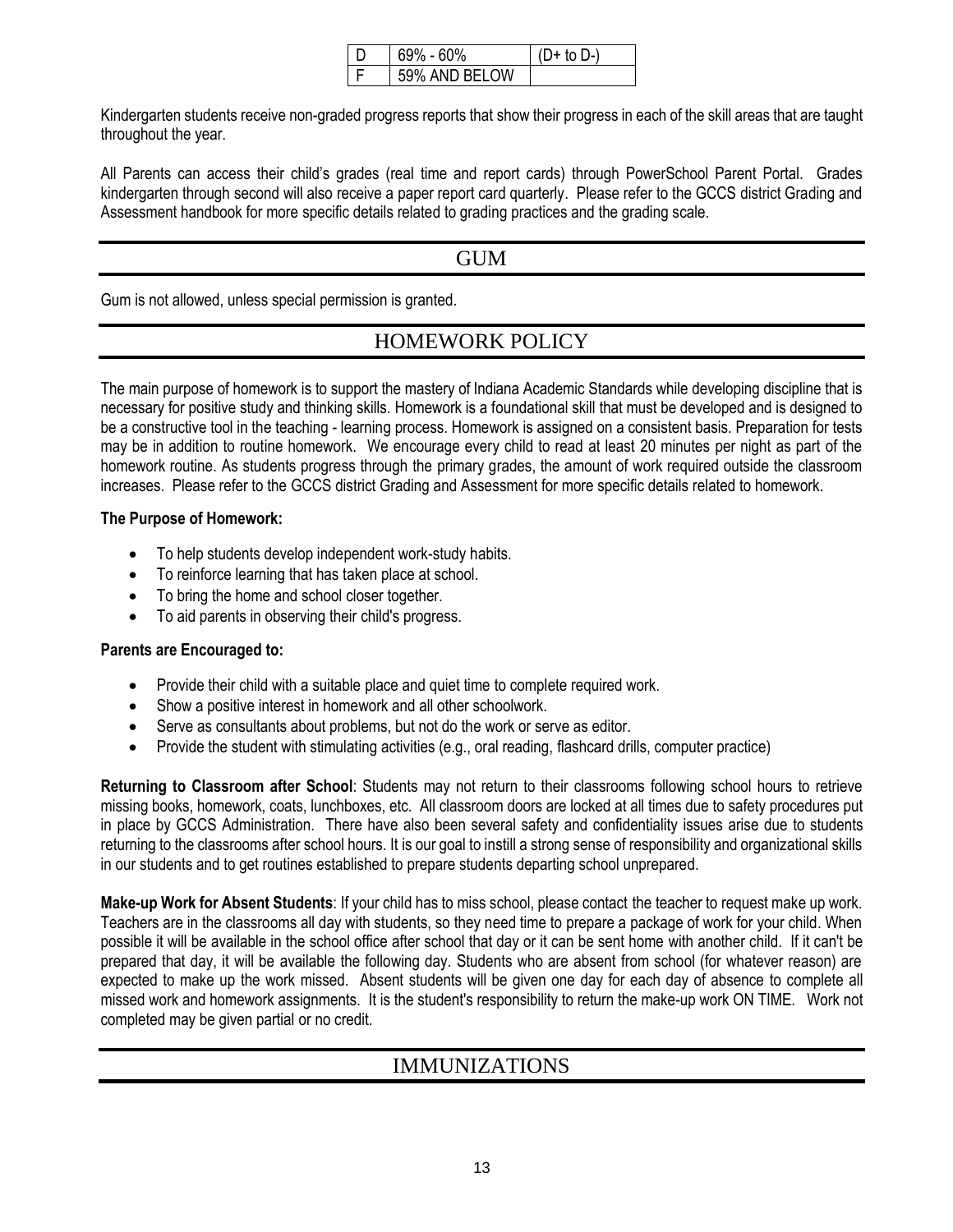Indiana law requires that before a child enrolls for the first time in school, the parents or guardians must furnish a written statement of immunizations. This must be provided by the child's physician, the health department, or any other form of official documentation. The statement must show that the child has received these immunizations:

- 5 doses of DTP (diphtheria, tetanus and pertussis)
- 4 doses of polio vaccine
- 2 doses of MMR (measles, mumps and rubella)
- 2 doses of Hepatitis A vaccine
- 3 doses of Hepatitis B vaccine
- 2 doses of Varicella vaccine (unless the child has already had chickenpox, then physician documentation of disease history including month and year is proof of immunity for children entering preschool through 12<sup>th</sup> grade.)

Your child will not be permitted to attend school without providing verification of required immunizations or a Religious Objection letter.

Your child's attendance in school is very important to all of us. Please contact your child's school health office to discuss how this interruption of your child's education can be prevented. Failure to address this problem in a timely manner may be deemed child neglect. School Attendance Protocol will apply.

This action is necessary and taken under terms of Indiana Code 20-34-4-5 which states:

(a) "Each school shall require the parent of a student who has enrolled in the school to furnish no later than the first day of school attendance, proof of the student's immunization status, either as a written document from the health care provider who administered the immunization or documentation provided from the state immunization data registry.

(b) The statement must show, except for a student to whom I.C. 20-34-3-2 or I.C. 20-34-3-3 applies, that the student has been immunized as required under Section 2 of this chapter. The statement must include the student's date of birth and the date of each immunization.

(c) A student may not be permitted to attend school beyond the first day of school without furnishing the documentation described in subsections (a) and (b) unless:

(1) the school gives the parent of the student a waiver; or

(2) the local health department or a health care provider determines that the student's immunization schedule has been delayed due to extreme circumstances and that the required immunizations will not be completed before the first day of school.

The waiver referred to in subdivision (1) may not be granted for a period that exceeds twenty (20) school days. If subdivision (2) applies, the parent of the student shall furnish the written statement and a time schedule, approved by a health care provider who is authorized to administer the immunizations or the local health department, for the completion of the remainder of the immunizations."

# INTERNET USE / ACCESS

The use of GCCS's technology resources is a privilege, not a right. When parents complete the online registration process, they have the option of giving or denying permission for the school to issue an account for their child. The consequences of a student violating GCCS policy will be handled in accordance with the Pupil Discipline Policy. Please see GCCS Board Policy for guidelines for acceptable use of the Internet.

# LOST & FOUND

Items will be placed on the rack in the Cafeteria. Any items not claimed by the end of the school year will be donated.

# MEDICATION AND HEALTH

It is school board policy that prescription medications or over-the-counter medications will not be administered by school personnel unless detailed guidelines are followed. (This includes cough medicine, aspirin, or other medications frequently used in the home by parents). In order for school personnel to administer medication: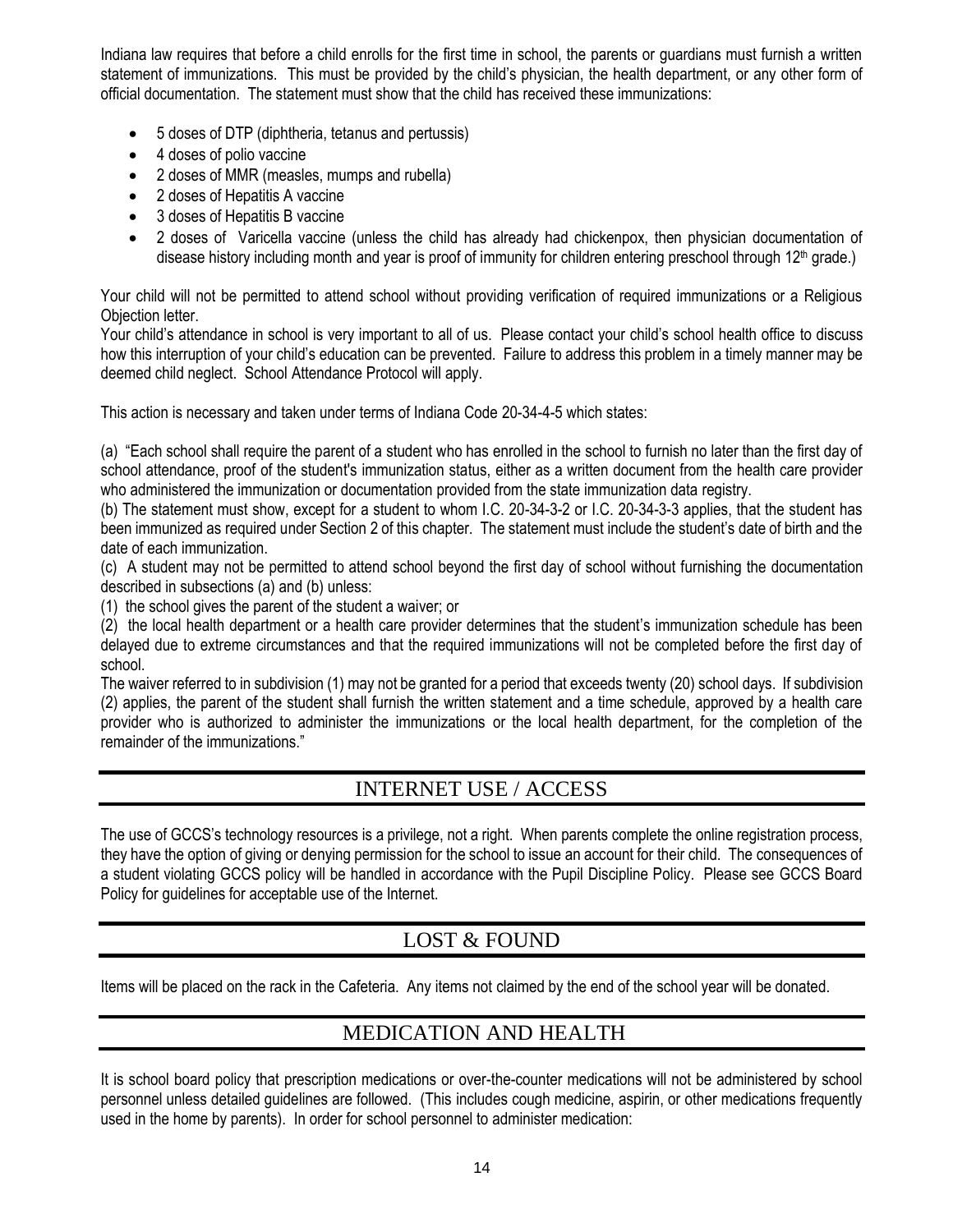- The following form must be completed in detail by the parent/guardian and signed by the prescribing healthcare provider **each school year**: *Permission Form for Medication During School Day #5330.1 or #5330.2*
- Prescription medication **must** be in the original prescription bottle and over-the-counter medication must also be in the original container and labeled with the child's name.

**Medication Forms**: Authorization forms for giving medication at school may be obtained from the school Health Office. Under no circumstances should a child take prescription or over-the-counter medications to class. They must be turned in to the office so they can be administered properly. Safety is our first priority.

**Vision and Hearing Screening:** Hearing screening tests for students in grade four are provided annually by the speech therapist. Vision screening tests for grades 1, 3, and 5 are provided annually by the health assistant. After the testing is performed, a form is sent home to the parents of those students whose screenings or tests indicate potential problems.

**Food Allergies**: Food Allergies are becoming more prevalent among children. In order to maximize the safety of all students, we ask that you refrain from sending known allergen products, such as those containing peanut or peanut products, in to school or classroom as a snack for your child or a treat for your child's classroom.

# PARENT TEACHER GROUPS

Please become a part of Pleasant Ridge PTO. Please look for information in our weekly letter to parents on Sunday evening.

# PARENT VOLUNTEERS

We encourage you to be an active participant in school activities. Whether you can help out with celebrations, work at the school festival and events, or volunteer in the classroom, we welcome your help. Parents must make arrangements with the classroom teacher before volunteering.. An expanded criminal history background check is required when volunteers engage in regular and continuous (weekly or more often) direct contact with students which takes place **without** the **supervision** of a GCCS employee. Expanded checks require a copy of the volunteer's driver's license. Limited criminal history background checks are required for day field trips and classroom helpers who are **supervised at all times** by a GCCS employee. Criminal history background checks must be submitted and processed prior to volunteering. A volunteer will not need to submit a new criminal history background check each year so long as they volunteered the previous year. Background checks require 10 days to process.

Visitors must notify the teacher in advance to visit and/or volunteer in the classroom. Volunteers/visitors who have not made prior arrangements with the teacher will not be permitted entrance to the classroom.Upon entrance to the office, the visitor will be asked to sign in, will be asked to submit their driver's license and will be given a visitor's lanyard or visitor badge that must be worn during the entire visit.

# PERFECT ATTENDANCE

Attendance is very important and we would like to recognize two levels of attendance at Award's Day: (1) Perfect Attendance is defined as having zero absences and/or tardies. (2) Outstanding attendance is defined as less than four combined absences and/ or tardies.

# PETS IN THE BUILDING

It is school board policy (#8390) that no live animal will be allowed to stay in a classroom longer than a grading period or during an extended school break of more than two (2) days. Occasionally, pets are brought in for a very short time as a "show & tell" experience. Some teachers have pets in the room as a class project, e.g., baby chicks hatching, hamsters, and fish. If your child is in such a room and has an allergy to one of these animals, please make the teacher aware of the problem by bringing in a doctor's statement. The teacher needs to be aware of any allergies so the child can be out of the room for that short period of time. If there are animals brought for an assembly program, you will be informed through the school newsletter. Pets are not to be brought into the school building unless prior approval has been given. It will be your responsibility to let us know if this presents a problem for your child.

# PHYSICAL EDUCATION CLASS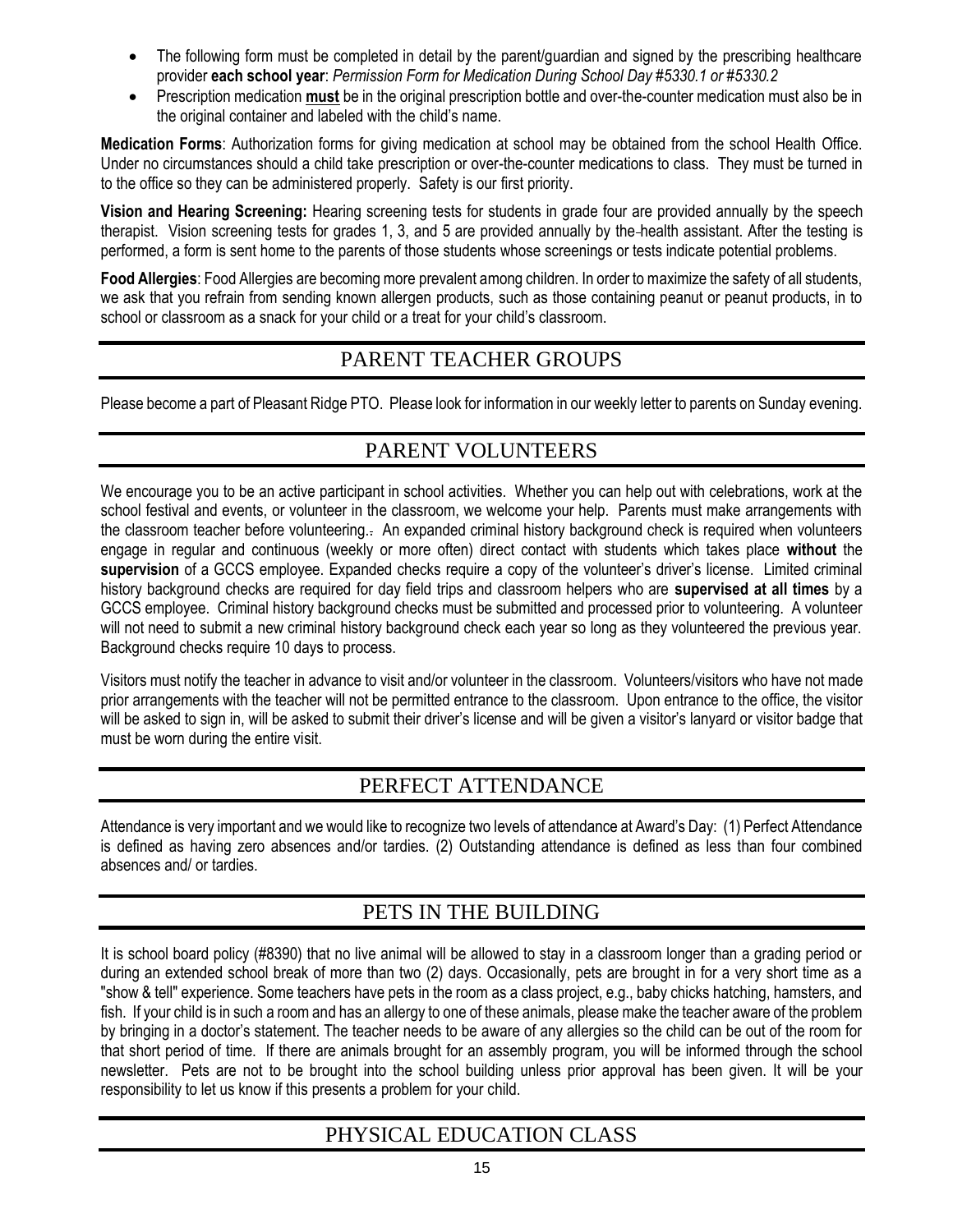Your child will be participating in activities, sometimes strenuous, during gym class. A physical examination each year is suggested, but not required. If your child has physical restrictions, please advise the gym teacher or school nurse. Children will be required to wear gym shoes and socks. On gym days children are encouraged to wear clothing that allows them to be involved in active participation. A child may be excused from gym for a valid reason upon receipt of a note from the parent.

# POWERSCHOOL UNIFIED CLASSROOM PARENT PORTAL

PowerSchool Unified Classroom is the district's web-based student management system where student information is collected and stored.

The Unified Classroom Parent Portal increases parent engagement and connects the home to the classroom with easy visibility to grades, assignments, and progress. From the parent dashboard, parents have access to class schedules, assignments, grades, attendance, and communication tools to enhance the education experience. Parents can also choose to have notifications emailed to them at regular intervals. All student information is delivered securely and can only be viewed by creating a parent account using the Access ID and Access Password supplied by the school.

Please note that at the beginning of each term, you may see zeros or wild shifts in the class average of your child. When there are only one or two assignments in the gradebook, a low or high score can make a dramatic change in the overall grade average. The gradebook instantly recalculates the overall grade as every assignment is entered.

If you need assistance in setting up your parent account or in accessing your current account, please contact the school office.

# RECESS GUIDELINES

In accordance with the Wellness Policy, students should have recess most days of the week or be provided with movement breaks totaling 20 minutes per day. Guidelines for inclement weather are as follows:

- When the heat index is 90-105 degrees, use caution (frequent water breaks and rest periods for after school practices). When the heat index is over 105 degrees (add 10 degrees if bright sun), do not go out to recess and practices will be suspended for the day.
- When the temperature falls below 40 degrees, caution will be used. Please send your child with jackets, gloves, and/or hats to be prepared for outdoor recess below 40 degrees.

# REPORTING SCHEDULE

Reporting schedule is subject to change due to COVID-19.

| <b>Grading Period</b>                                       | 1st               | 2 <sub>nd</sub> | 3 <sub>rd</sub> | 4 <sup>th</sup> |
|-------------------------------------------------------------|-------------------|-----------------|-----------------|-----------------|
| <b>Dates</b>                                                | July 28 - Oct 1   | Oct 18 – Dec 17 | Jan 3 – Mar 18  | Apr 4 – May 26  |
| <b>Mid Term Progress Reports</b>                            | Aug $30 -$ Sept 4 | Nov 15 - 19     | Jan 31 - Feb 4  | May 2 - May 5   |
| <b>Grading Period Ends</b>                                  | Oct 1             | Dec 17          | Mar 18          | <b>May 26</b>   |
| <b>Grades Posted to PowerSchool</b><br><b>Parent Portal</b> | Oct 5             | Dec 21          | Mar 22          | June 1          |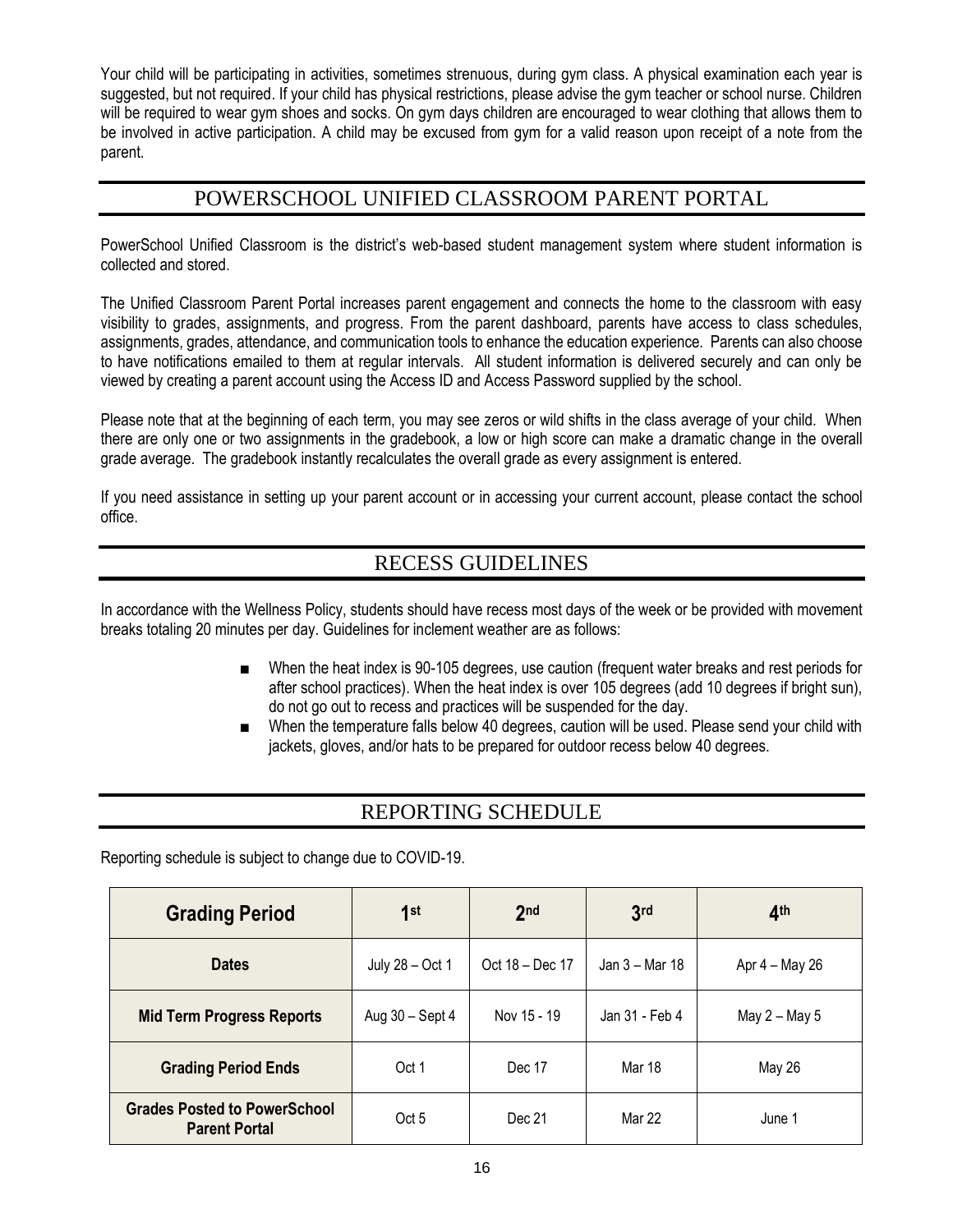| <b>K-2 Report Cards Sent Home</b> | Oct 22 | Jan 7            | Apr 8 | June 1 - 4<br>(all grade levels mailed) |
|-----------------------------------|--------|------------------|-------|-----------------------------------------|
| <b>Parent/Teacher Conference</b>  |        | Nov <sub>2</sub> |       |                                         |

# RESPECT OF SCHOOL PROPERTY

Students are responsible for the care of all textbooks, Chromebooks, library books and any other school materials issued to them. It is also every student's responsibility to show respect for all school property. The parent or student must pay for all lost or damaged books and materials.

# RESTRICTED ITEMS

All objects other than required school materials must be approved by the classroom teachers before bringing them to school, e.g., iPods, tape recorders, CD players, video games, playground equipment, toys, etc. These items are prohibited to be used in the school building during the school day and will be confiscated if any disruption occurs.

Occasionally children bring potentially dangerous toys and other items to school. Certain items are forbidden and will be confiscated. These include all toy guns, knives, matches, cigarette lighters, clackers, and pointed objects. This includes any toy that resembles the previously mentioned items. Certain toys may be brought to school only after special permission is granted by the teacher. Naturally, parents may reclaim any confiscated object. No trading or selling will be allowed during school hours. The school is not responsible for the loss or damage of these items. No items that could create a distraction to the learning environment or cause safety concerns will be allowed.

# SCHOOL AGE CHILD CARE PROGRAM / LATCH KEY PROGRAM

A childcare program for students in grades kindergarten through six is operated before and after the school day by the Communities in Schools of Clark County. Information on this program can be obtained from the office. Parents need to contact the Communities in Schools of Clark County to make the necessary arrangements. Please refer to GCCS Board Policy.

# SCHOOL PICTURES

School Pictures are taken in the fall and again in the spring. Information will be sent home before the pictures are taken for your review. All students will have their picture taken for the yearbook in the fall, but only those students submitting an order form and payment at the time the photograph is taken will receive picture packages. If your child is absent, you may have the pictures taken on a retake date, provided such a date has been set. Spring pictures are also pre-pay only. Only students who bring in an order form and payment will have their pictures taken.Children should be dressed in typical school dress. No hats, sunglasses, special costumes, or uniforms will be allowed.

# SCHOOL SUPPLIES

Classroom supply lists are available on the GCCS website. It is the responsibility of the parent/guardian to replenish their child's school supplies as needed throughout the school year.

# **SECURITY**

In an effort to maximize the safety of our school community, all exterior school entrances and classroom doors will remain locked for the entire day. We appreciate your cooperation with these important steps to ensure that our schools are safe:

**Entry into Building**: All visitors must enter the building by the main entrance using the intercom system next to the door to request access. They will be asked, through the intercom, to state the reason for their visit and to show identification. The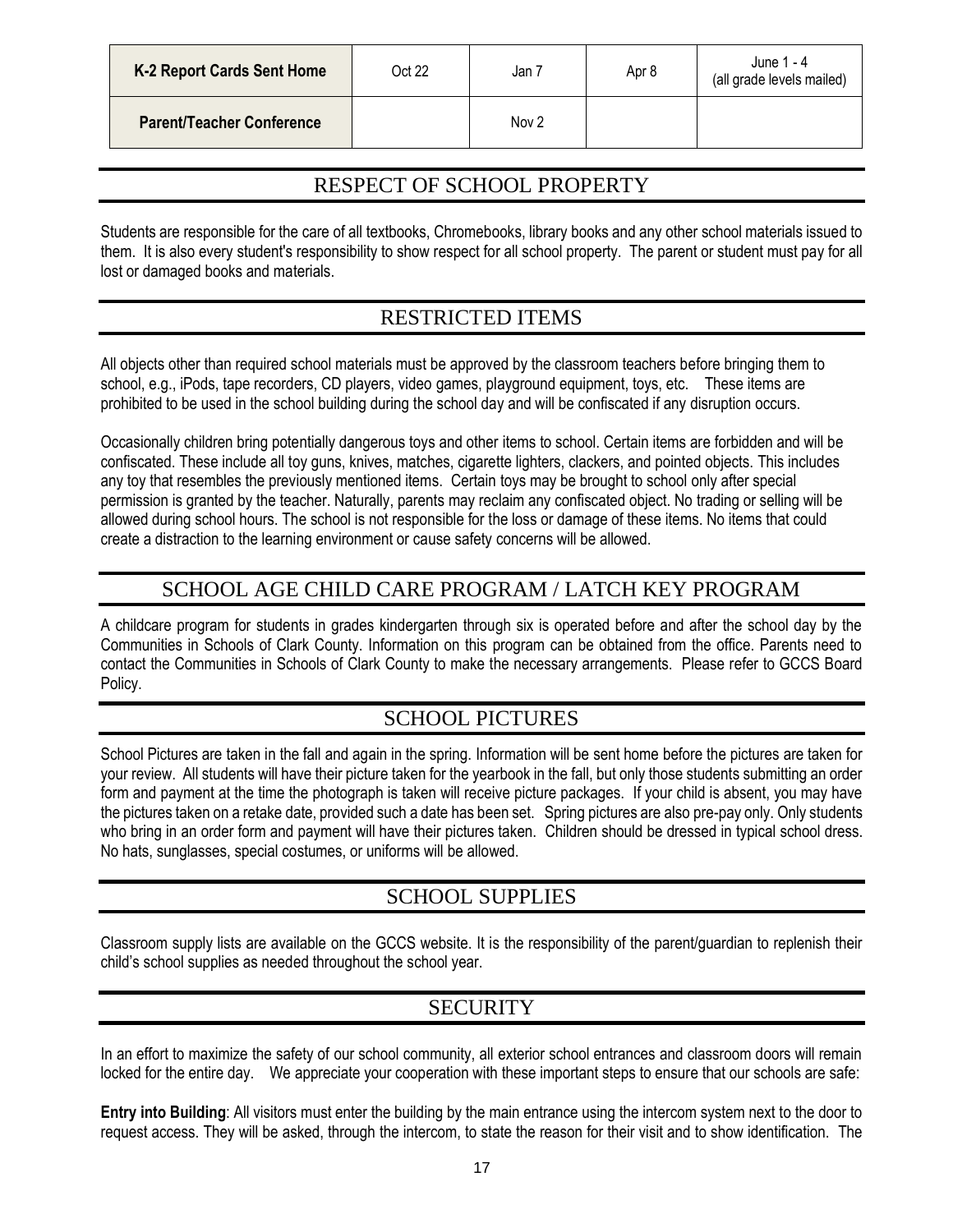office staff will monitor the visitors and grant entrance into the building. Please be patient as sometimes the office staff is busy answering phones and attending to students. Please do not open doors for others or allow others to enter the building behind you and bypass security measures. This will help ensure the safety of our school community. All visitors are required to comply with this rule.

**Raptor Security System**: Greater Clark County Schools has been using new visitor management software since March, 2015. Over 12,000 K-12 schools and community facilities utilize the Raptor software system for security purposes. When visiting a GCCS building, visitors must present their driver's license to a designated staff member. The Raptor system will perform a quick background check on the visitor and print a badge. The office staff will then issue a visitor's ID badge and lanyard that must be worn while in the building.

**Taking Your Child to the Classroom**: Do not go to a teacher's room before checking in at the office. If you do not have an appointment, it is likely classroom instruction will be interrupted; but you can leave a message for the teacher at the office and he/she will phone you to set up an appointment. Please understand that this procedure is for the academic success and the ultimate safety of your child. A staff member will be happy to escort any student to their classroom if necessary. It is imperative classrooms are not interrupted once the instructional day has begun.

**Daily Visitor Log**: In order to visit/volunteer in the classroom, visitors must contact the teacher in advance, receive permission from the teacher, and be included on their daily visitor log. Visitors not included on the daily visitor log will not be permitted entrance to the classroom. A parent who wishes to attend a class party must communicate with the school twenty-four hours in advance.

**Office Hours**: Please remember the office closes at 4:00 p.m. and there will be no one to answer the door after this time.

**After School Hours**: Students will not be permitted to return to the classroom after dismissal for forgotten items such as homework, books, projects, etc.

### STUDENT RECOGNITION

**Classroom:** Teachers give recognitions and awards throughout the year. Students are verbally praised frequently for demonstrating PRIDE in the classroom and common areas.

**School:** We celebrate school wide students showing PRIDE every month. Students and staff that demonstrate PRIDE are selected to participate in our PRIDE Parade.

**Awards Day:** During the last week of school, an Awards Day is held to recognize academic excellence and academic improvement.

**Parents:** Praise for improvement and/or work that's done well is an award that can't be duplicated. Please let your child know he/she is doing well and that education is important to you too!

# TELEPHONE USE

Students must obtain permission before using the phone. Calling home in order to request permission to stay after school to attend athletic events or to go home with another student will not be permitted. The discretion of the classroom teacher will be used in allowing a student to call home for forgotten items.

#### **TESTING**

The General Assembly passed SEA 217 creating a mandatory universal screening for student in grades kindergarten through grade two to identify risk factors of dyslexia. The screening shall include Phonological and phonemic awareness, Sound symbol recognition, Alphabet knowledge, Decoding skills, Rapid naming skills, and Encoding skills. The assessment will be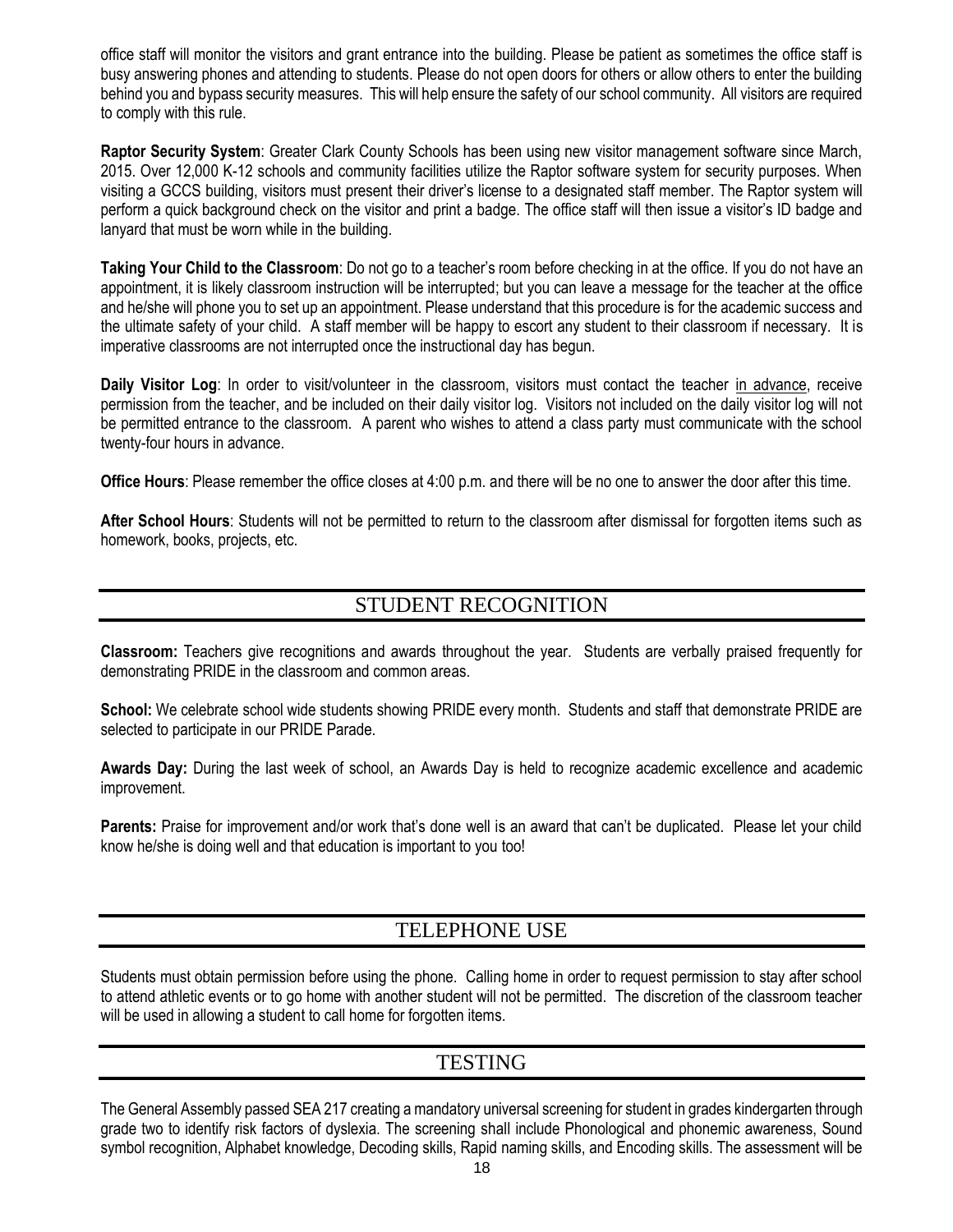administered in fall of 2021 for students in grades one through two, and in January 2022 for students in kindergarten.

# TEXTBOOK RENTAL

A rental fee for use of books and supplies is assessed each year and varies for each grade level. The fee covers the cost of textbooks, workbooks, and supplies. Partial payments are accepted, however; textbook rental must be paid in full by March. If the full payment is not received by the due date, your account may be turned over to a collection agency with an additional handling fee added by our school corporation. Textbook rental fees may be paid in the school office with cash (exact amount – the office does not have funds available to give change) or check. Fees may also be paid online with a credit/debit card through the PowerSchool Parent Portal or at [www.studentquickpay.com](http://www.studentquickpay.com/gccs)[/gccs](http://www.studentquickpay.com/gccs)

# TOBACCO-FREE ENVIRONMENT

GCCS School Board Policy prohibits tobacco use on all school properties. No student, staff member or school visitor is permitted to use any tobacco products at any time on any campus including non-school hours. This includes school sponsored or school related events. The policy prohibits the use of tobacco products on school grounds and property including athletic fields and parking lots.

# TRANSPORTATION

Greater Clark County School Corporation provides students the **privilege** of riding the bus to and from school. In most cases a convenient location/ stop is established meeting the distance guideline below. Students follow BUS RULES will be referred to their respective principal and may lose transportation privileges.

#### **Transportation Rules**

- Please sit "Seat to Seat, Back to Back" at all times (sit in your seat properly)
- Video recording with mobile devices is prohibited
- Use inside respectful speaking voice levels
- Respect yourself and others
- BE NICE

#### **Transportation Guidelines and Procedures:**

- 1. Transportation eligibility is determined by a student's home address. GCCS does not allow alternating addresses during the week. Students are allowed one pick up location and one drop off location every day. In other words, the morning address and the afternoon address can be different, but both addresses must be within the assigned school boundary and must be consistent each day.
- 2. Pre-school and special education students must have a designated, responsible greeter at the stop when the bus arrives to drop off. If the greeter is not at the stop when the bus arrives, the child will be taken back to the school or to the nearest police department as a safe haven. Repeated failure to greet students at the stop may result in the loss of transportation. **Note: all other students, Kindergarten to 12th grade, will be dropped at their stop; it is the responsibility of the parent/guardian to decide if they need to greet their child.**
- 3. Students must ride on their assigned bus, to their assigned stop. All stops are assigned by the Director of Transportation or designee. Bus drivers are not authorized to assign or change bus stops. **Students are prohibited from riding to (or from) another student's home/ bus stop. Parents must make alternative arrangements for transportation if an emergency arises.** Schools will not issue BUS PASSES unless approved before 2:00 p.m. by the Director of Transportation
- 4. Students **must be at their assigned stop location five (5) minutes before** the scheduled pickup time.
- 5. Non-students, including parents, are not permitted on a school bus without explicit consent from a school official. Entering without permission constitutes criminal trespass, a Level 6 Felony. (I.C. 35-43-2-2).
- 6. All transportation requests or new students should be directed to the transportation office by using the GCCS website: [http://transportation.gcs.k12.in.us.](http://transportation.gcs.k12.in.us/) For new or changed assignments, an online transportation form must be filled out and the transportation request may take up to 3 school days.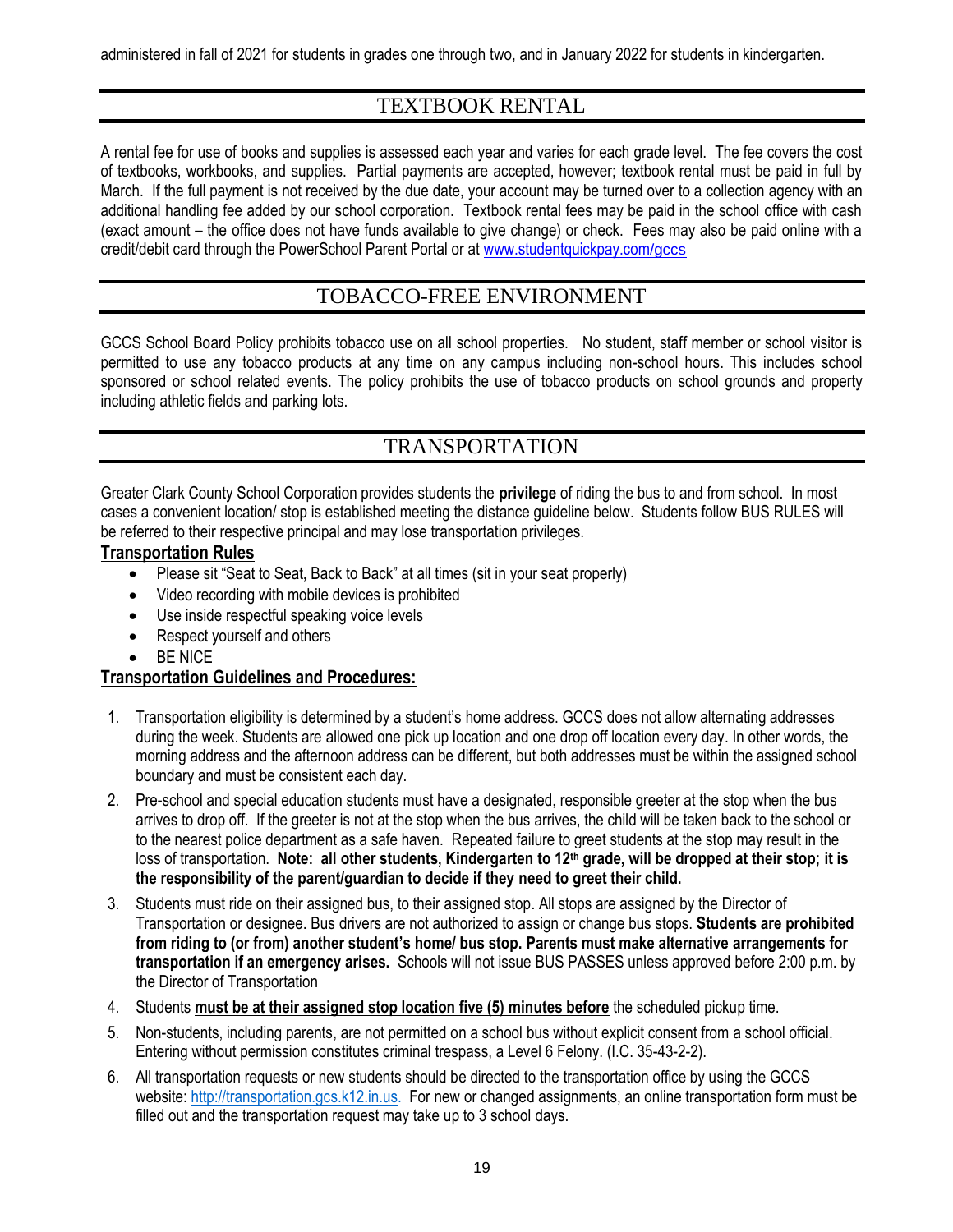7. If you reside in a No Transportation Zone (NTZ), GCCS will not provide transportation. If you reside in a Limited Transportation Zone (LTZ), GCCS will provided limited pick up points.

#### **Communicate to the Office**:

All changes in the way a student is dismissed from school must be communicated through the school office. Students who are aware of transportation changes should bring in a note signed by the parent/guardian and give the note to their homeroom teacher in the morning, not at dismissal time!If a student is going home as a car rider with another student, signed notes from both students' parents/guardians must be received. **Schools will not issue BUS PASSES for students to go home with another student.** Determine your child's transportation home before he/she comes to school. If you plan to make a change to your student's afternoon transportation, please send a note in the a.m. or call the office by 2:00 p.m. Without notification from parents, a child who normally rides the bus will ride the bus; a child who normally is a car rider, will be readied for that mode of transportation. For safety reasons, teachers and office staff will not send a student home differently unless directions come from the office (not the student). A note or phone call must be received from the parent/guardian. NO EXCEPTIONS TO THIS RULE.

# VACATIONS

Parents are discouraged from taking students out of school for vacations. Please try to arrange vacations around the school schedule, as well as, the days scheduled for Snow Make-up Days. If a planned vacation occurs during the school schedule, a written request must be submitted to the principal for approval one week in advance. Student will be responsible for work missed. If student is leaving the country, parents must come into school and appropriate paperwork must be filed with office personnel.

# WELLNESS POLICY

The Board of School Trustees of the Greater Clark County School Corporation support increased emphasis on the nutrition as well as the physical activity at all grade levels to enhance the well-being for the school corporation's students. Therefore it is the policy of the Board to:

- Provide students access to nutritious foods and beverages;
- Provide opportunities for physical activity and developmentally appropriate exercise; and
- Require that all meals served by the school corporation meet the federal nutritional guidelines issued by the U.S. Department of Agriculture.

To promote student wellness the Greater Clark County school board adopts the following provisions in four (4) areas:

- **1. Nutrition Education:** The goal of nutrition education is to influence students' lifelong eating habits.
	- Greater Clark County Schools will follow health education curriculum standards as stated by the Indiana Department of Education.
	- Greater Clark County Schools will conduct nutrition education activities that promote healthy eating behaviors and appropriate nutritional choices that involve students, parents, staff, and community.
	- Greater Clark County Schools' students, at all levels (Pre-K thru Grade 12) will receive nutrition4education.
- **2. Physical Activity:** The goal of physical activity is to promote lifelong physical activity among students.
	- Since the national recommended daily requirement is that children and young adults have a minimum of sixty minutes of physical activity in a twenty-four hour period, all students will be provided with opportunities for physical activity during the school day. Greater Clark County Schools will provide opportunities for twenty minutes of physical activity per day on all or most days of the week in addition to physical education classes.
	- Greater Clark County Schools will follow Indiana state standards for physical education classes. Schedules for physical education classes will be designed to spread physical education classes throughout the school year in elementary and middle schools and as much as possible, throughout the four years of high school.
	- Schools will be encouraged to provide community access to and encourage staff, students and community members to use the school's physical activity facilities outside the normal day.